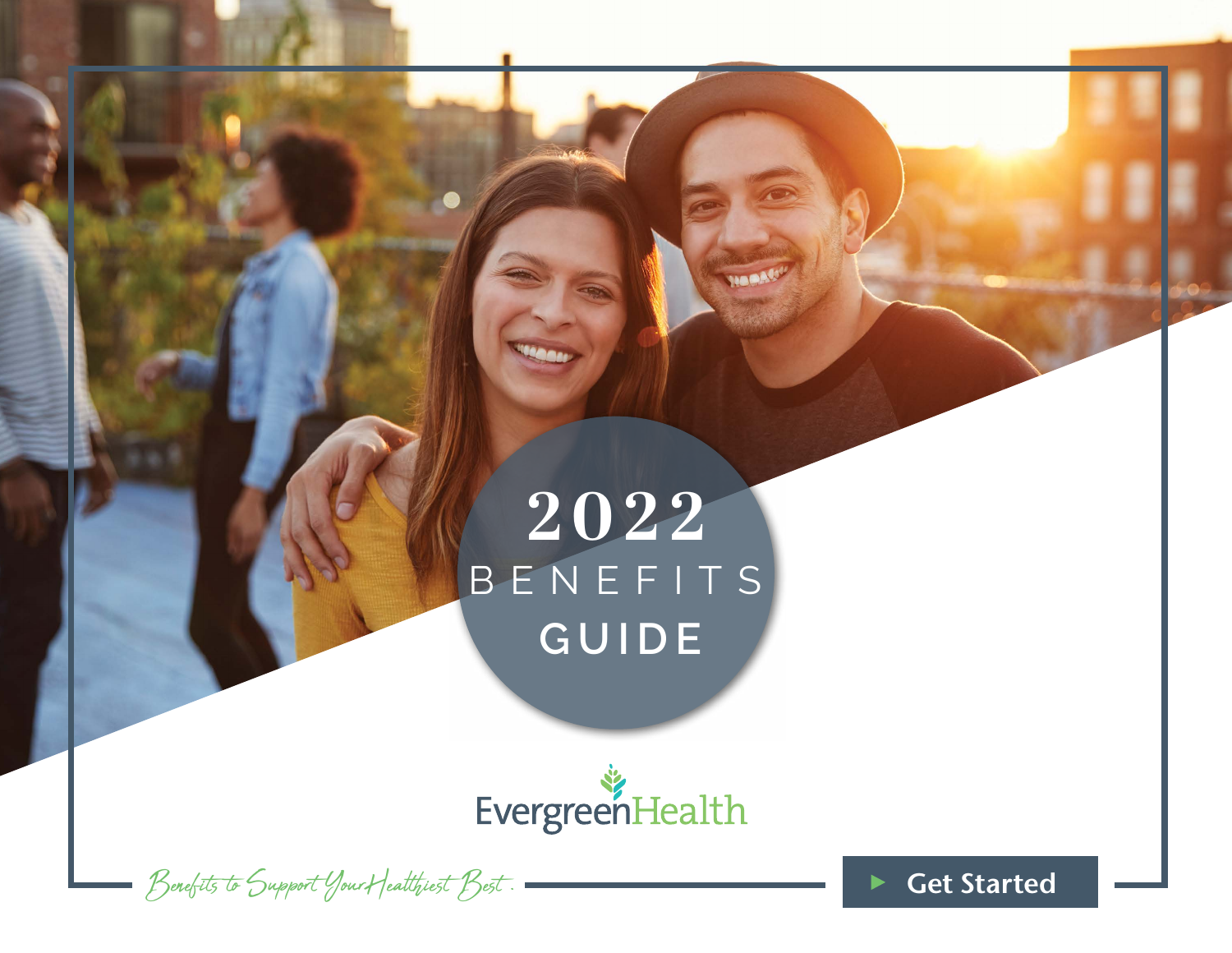

# <span id="page-1-0"></span>**2022**

## **Table of Contents**

### [2022 BENEFITS](#page-2-0)

| <b>HEALTH &amp; WELLBEING</b> |  |
|-------------------------------|--|
|                               |  |

### [INCOME SECURITY](#page-15-0)

## [RETIREMENT & LIFESTYLE](#page-17-0)

**Home [Contacts](#page-19-0)**

|                                               | 18 |
|-----------------------------------------------|----|
|                                               |    |
|                                               |    |
|                                               |    |
|                                               |    |
| EvergreenHealth Nurse Navigator/Healthline 19 |    |
|                                               |    |

# **Welcome to Your Benefits**

At EvergreenHealth, we appreciate your commitment and contribution to our success. We are proud to offer a suite of quality benefits and resources that are comprehensive, flexible, and competitive to help you and your loved ones maintain and improve your health and financial wellbeing.

## Who is Eligible



Eligible employees are active employees who are designated to work at least 20 hours a week. Coverage begins the first of the month following or coincident with your date of hire.

## Your Dependents May Include:

- Spouse or domestic partner (same or opposite sex). A spousal/domestic partner surcharge in the amount of \$175/month will be applied for any spouse/domestic partner who is enrolled in an EvergreenHealth medical plan instead of enrolling in the coverage provided through his/her own employer. Your spouse/domestic partner who either does not have coverage available through another employer or is covered under both their own employer's plan and an EvergreenHealth plan will not be subject to this surcharge. Your, your spouse's or your domestic partner's children up to age 26 (children may include biological, adopted, step-children, and children for whom you have legal guardianship).
- Your, your spouse's or your domestic partner's children over age 26 who are not able to support themselves due to a physical or mental disability. The child must have become incapacitated before age 26 and have been covered by this plan immediately before reaching the maximum age for dependent coverage.
- You are responsible for notifying Human Resources when your enrolled children reach the age limit of 26.

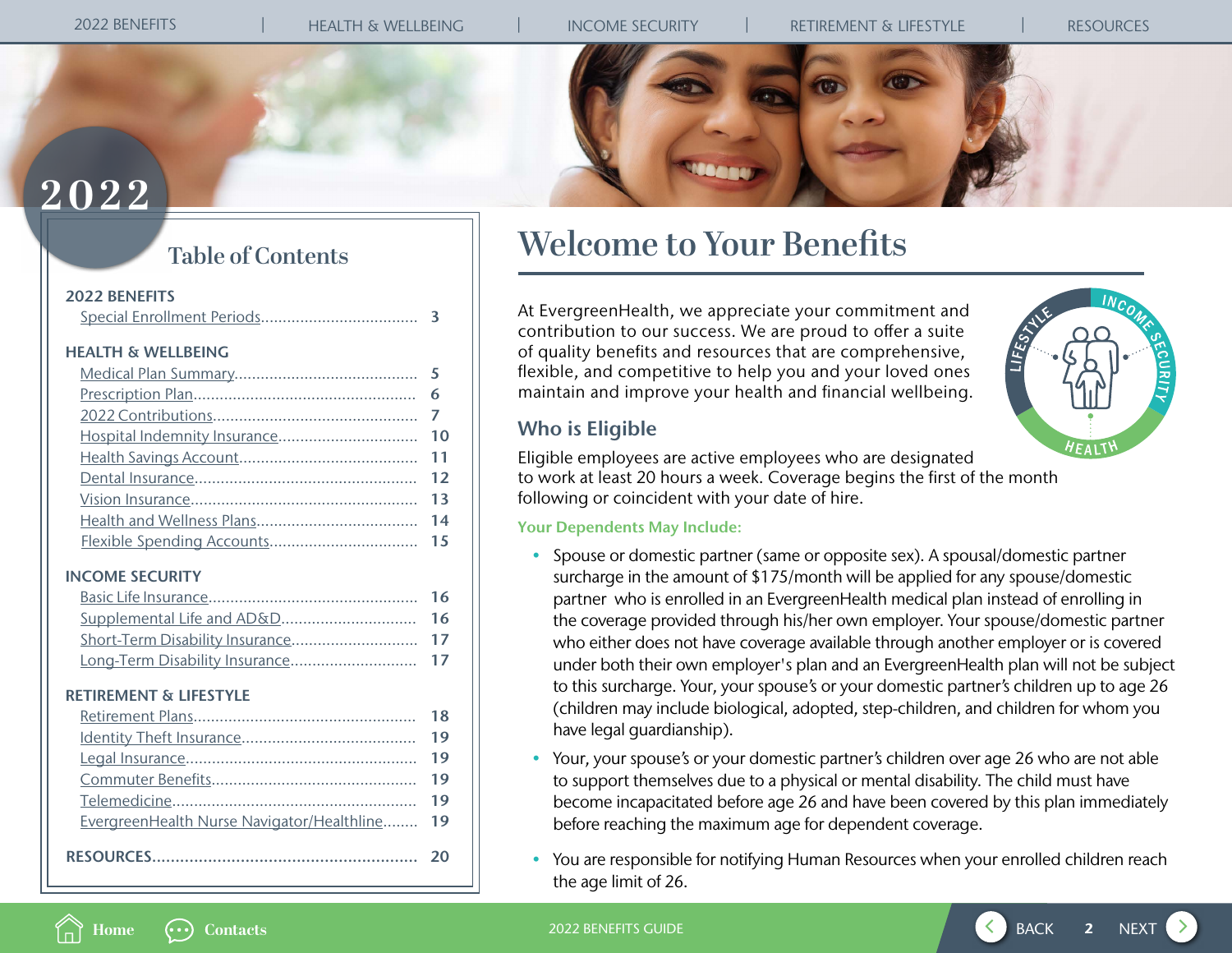# <span id="page-2-0"></span>**Special Enrollment Periods**

The Health Insurance Portability and Accountability Act of 1996 (HIPAA) gives you special enrollment rights as described within this section.

## Change in Status

If you decline group health coverage through EvergreenHealth and later acquire a new dependent by marriage, birth, adoption or placement, you may be eligible to enroll yourself and your dependents into the group health plan if you request enrollment within 31 days after the marriage or 60 days after the birth, adoption or placement for adoption of a child. If you become eligible to participate in a premium assistance program under Medicaid or the Children's Health Insurance Program (CHIP) Reauthorization Act of 2009, you have 60 days to enroll in the plan. In addition, a special enrollment period is available if a change in status occurs. A change in status includes:

- Legal marital status change; domestic partnership status change; beginning or ending employment; reduction or increase in hours of employment; a dependent satisfying or no longer satisfying eligibility requirements
- Significant increases in health plan cost or coverage (doesn't apply to the Health Care Flexible Spending)
- Leave of absence under the Family and Medical Leave Act of 1993
- Judgment, decree or court order required health coverage for your child
- Entitlement to Medicare or Medicaid
- Significant change in health care attributable to your spouse's/ domestic partner's employment

Any changes made in elections must be consistent with the change in status.

If you enroll in group health coverage through EvergreenHealth and you (and/or a covered dependent) become eligible for coverage from another source as the result of a change in status, you may drop coverage within 31days of the event. If you or your dependent is terminating coverage due to eligibility of Medicare or Medicaid, you are provided up to 60 days to drop coverage.

### Involuntary Loss of Other Coverage

You may enroll for coverage under this Plan outside of Open Enrollment when some of the following requirements are met:

- You waived coverage under this Plan at the time this coverage was previously offered because you were already covered under another plan. (A waiver of group health plan benefits is required at Open Enrollment or when you become eligible for enrollment in the benefit plan; forms are available from the Plan Administrator.)
- Your coverage under the other health plan was terminated as a result of:
	- Loss of eligibility for the coverage (including as a result of legal separation, divorce, death, termination of employment or the reduction in the number of hours of employment)
	- Termination of employer contributions toward such coverage
- You were covered under COBRA at the time coverage under this Plan was previously offered and your COBRA coverage has been exhausted.
- You, or your dependent(s), were covered under Medicaid or CHIP but have since lost eligibility for either program.

## Choose Carefully

IRS rules place certain restrictions on when you can make changes outside the enrollment period. Once your elections go into effect, you may not make further changes for the calendar year unless you experience a qualifying event. Any change in coverage during the year must be in keeping with the type of change. If, for example, you are single and have medical coverage for yourself, then get married during the year, you can add your spouse to the medical plan. (You may not switch medical plans.) You'll need to fill out required enrollment forms and provide supporting documentation within the allowable time frame to add or drop dependents outside of Open Enrollment:

- Newborn or adopted child—within 60 days of the birth or adoption
- For most other qualifying events— within 31 days of the event date.



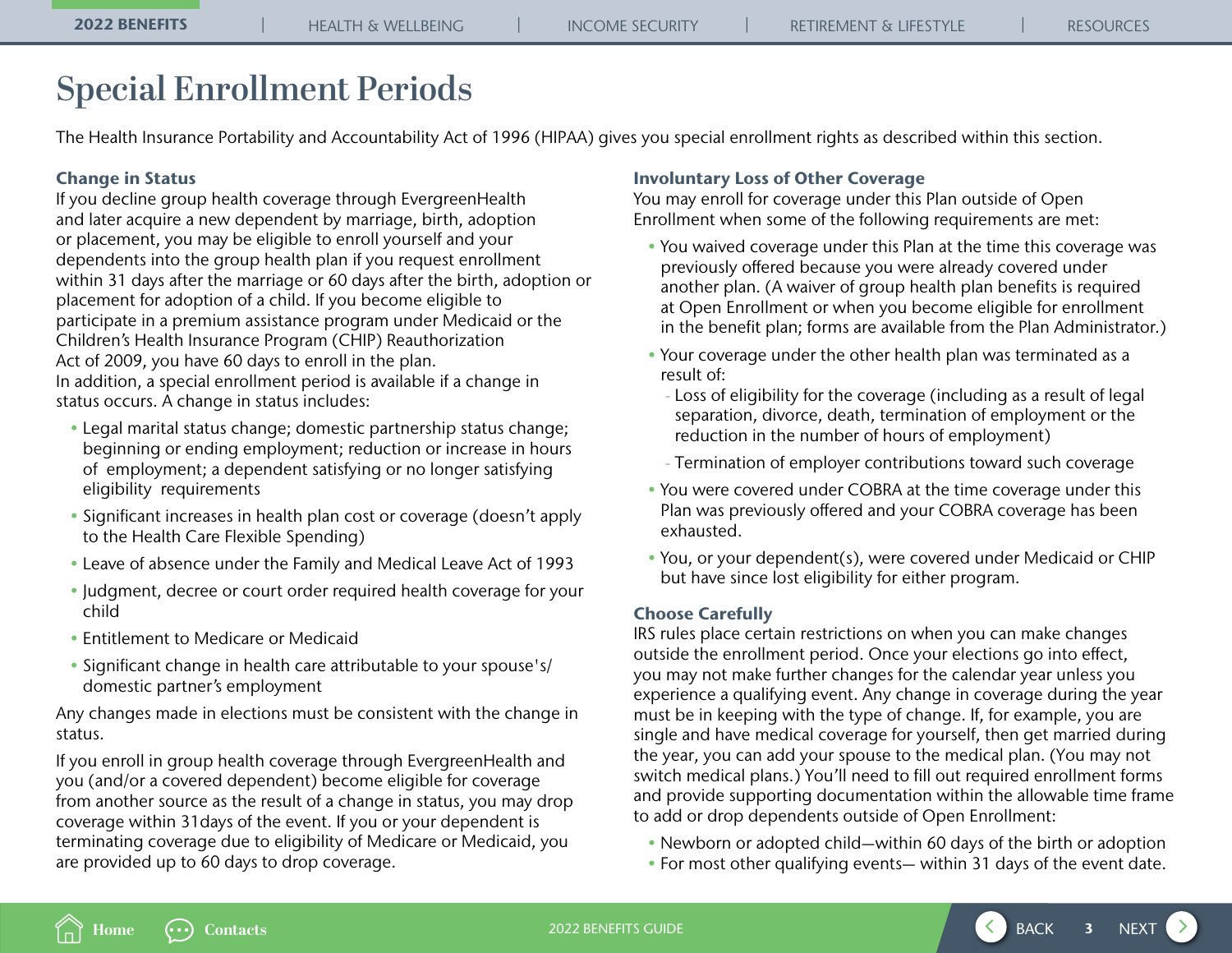# **When Health Benefits Are Taxable**

If you cover an eligible family member who does not qualify under the IRS rules for tax-free benefits (such as a domestic partner), you may be required to pay their premiums after tax and the value of their coverage may be treated as taxable "imputed income" to you. (Imputed income is the value of a benefit or service that is considered income for the purposes of calculating your federal taxes.) This situation typically applies to domestic partners.

# **Benefit Opt-Out (BOP) — Pay-in-Lieu of Benefits Premium Program**

EvergreenHealth offers a pay-in-lieu of benefits premium option for hourly nonexempt employees who can provide proof of medical coverage through another group medical plan. This premium is in lieu of all benefits, including but not limited to: Health and Welfare benefits, Flexible Spending Account, PTO/EIB, Vacation and Sick Leave, non-worked holiday and employer retirement contributions.

If you elect BOP, you may be eligible for unpaid leave time based on the annual accrual rate for your position.





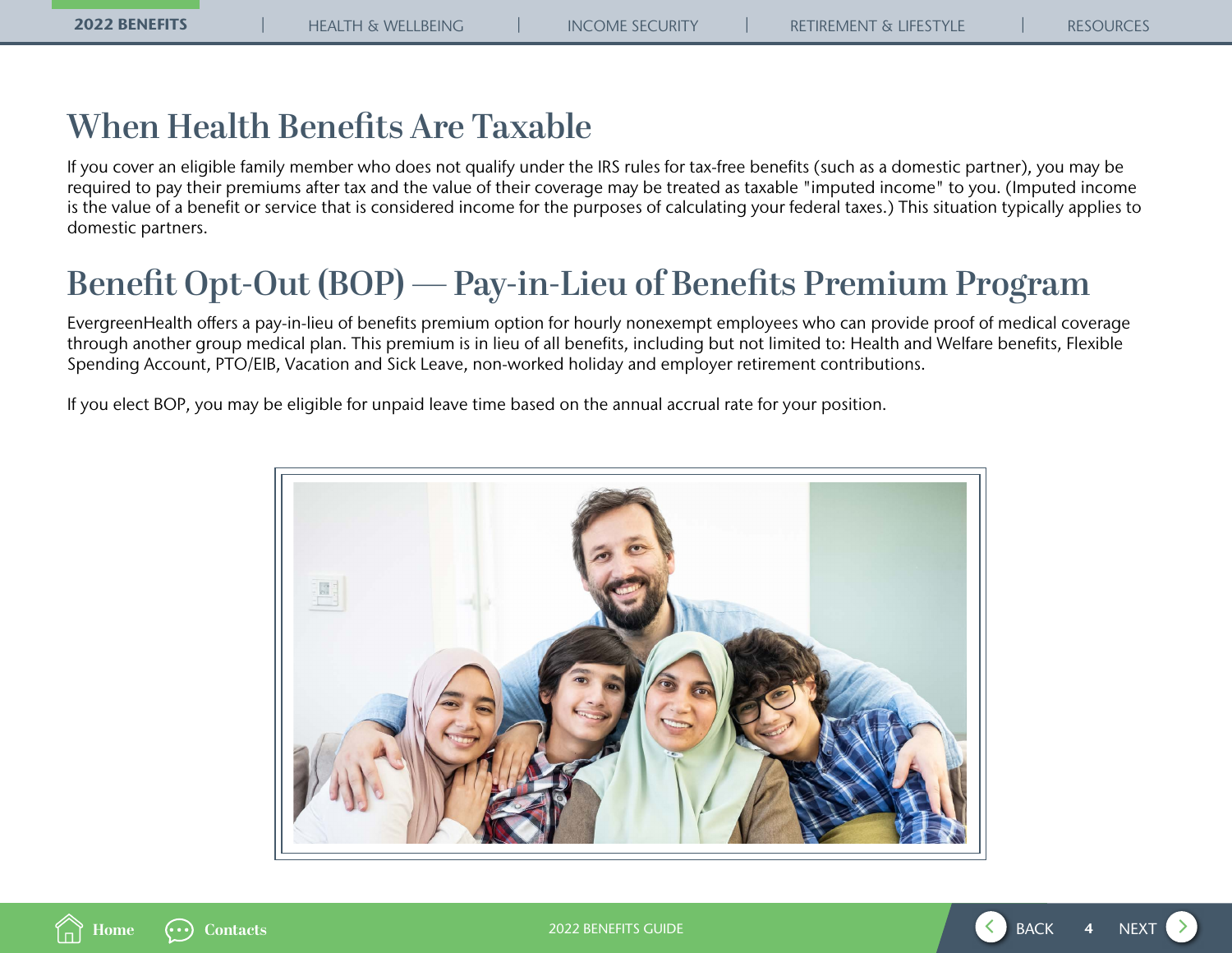# <span id="page-4-0"></span>**Your 2022 Medical Plan Summary**

Medical coverage is one of the most important benefits available to you. We have a plan to help you achieve all of your health and wellness needs. Review the details of each plan carefully before making your choice. For detailed information, please go to the HR/Employee Benefits page on EverLink and review the 2022 Detailed Benefit Summary for each plan. These plans are administered by First Choice Health.

|                                                                                                               | 2022 PPO PLAN                          |                                                    |                                          |                                            | <b>2022 HEALTH SAVINGS MEDICAL PLAN</b> |                                             |                                       |                                            |
|---------------------------------------------------------------------------------------------------------------|----------------------------------------|----------------------------------------------------|------------------------------------------|--------------------------------------------|-----------------------------------------|---------------------------------------------|---------------------------------------|--------------------------------------------|
|                                                                                                               | EvergreenHealth<br><b>EHN</b>          | Puget Sound<br><b>High Value</b><br><b>Network</b> | <b>First Choice</b><br><b>Network</b>    | Swedish/<br>Providence &<br>Out-of-Network | EvergreenHealth<br><b>EHN</b>           | Puget Sound<br>High Value<br><b>Network</b> | <b>First Choice</b><br><b>Network</b> | Swedish/<br>Providence &<br>Out-of-Network |
| <b>Annual Deductible</b><br>(Individual/Family)                                                               | \$500/\$1,500                          | \$700/\$2,100                                      | \$900/\$2,700                            | \$900/\$2,700                              | \$1,800/\$3,600                         | \$1,900/\$3,800                             | \$2,000/\$4,000                       | \$3,250/\$6,500                            |
| <b>Out-of-Pocket Maximum</b><br>(Individual/Family)                                                           | \$3,000/\$9,000                        | \$4,000/\$12,000                                   | \$5,000/\$15,000                         | \$5,000/\$15,000                           | \$3,700/\$7,400                         | \$3,800/\$7,600                             | \$3,900/\$7,800                       | \$4,100/\$8,200                            |
| Coinsurance                                                                                                   | 100%                                   | 85%                                                | 60%                                      | 50%                                        | 100%                                    | 85%                                         | 60%                                   | 50%                                        |
| <b>Preventive Care</b>                                                                                        | Covered 100%                           | Covered 100%                                       | Covered 100%                             | Covered 100%                               | Covered 100%                            | Covered 100%                                | Covered100%                           | Covered 100%                               |
| <b>Primary Care Physician/Specialist</b>                                                                      | \$35 copay                             | \$40 copay                                         | \$50 copay                               | 50% after ded.                             | 100% after ded.                         | 85% after ded.                              | 60% after ded.                        | 50% after ded.                             |
| Diagnostic Test<br>(X-ray, Blood Work)                                                                        | 100% after ded.                        | 85% after ded.                                     | 60% after ded.                           | 50% after ded                              | 100% after ded.                         | 85% after ded.                              | 60% after ded.                        | 50% after ded.                             |
| Imaging (CT, PET Scans, MRIs)<br>Required to be conducted at<br>EvergreenHealth unless medically<br>emergent. | 100% after ded.                        | Not covered                                        | Not covered                              | Not covered                                | 100% after ded.                         | Not covered                                 | Not covered                           | Not covered                                |
| <b>Hospital Inpatient</b>                                                                                     | \$150 copay<br>then 100%<br>after ded. | \$250 copay<br>then $85\%$<br>after ded.           | \$350 copay<br>then $60\%$<br>after ded. | 50% after ded.                             | 100% after ded                          | 85% after ded                               | 60% after ded.                        | 50% after ded                              |
| <b>Emergency Room</b>                                                                                         | \$175 copay<br>then 100%<br>after ded. | \$175 copay<br>then 100%<br>after ded.             | $$175$ copay<br>then 100%<br>after ded.  | \$175 copay<br>then 100%<br>after ded.     | 100% after ded.                         | 100% after ded.                             | 100% after ded.                       | 100% after ded.                            |

Under the health plans: You will likely experience the greatest savings when your care is received at an EvergreenHealth facility.

### There are four tiers within the two medical plans as follows:

Tier 1: EvergreenHealth (includes EvergreenHealth Monroe), Eastside Health Network and Mill Creek Family Practice

- Tier 2: Puget Sound High Value Network, includes The Polyclinic (including First Hill Surgery Center), Virginia Mason Franciscan Health, Edmonds Family Medicine, Seattle Children's, and Everett Clinic
- Tier 3: First Choice Network

Tier 4: Swedish Medical Center, Providence Medical Group and Out-of-Network

The Health Savings Account Medical Plan features a true family deductible. The true family deductible requires that the entire family deductible is met before covered members start receiving benefits from the plan. Please note that the out-of-pocket maximum works the same way.



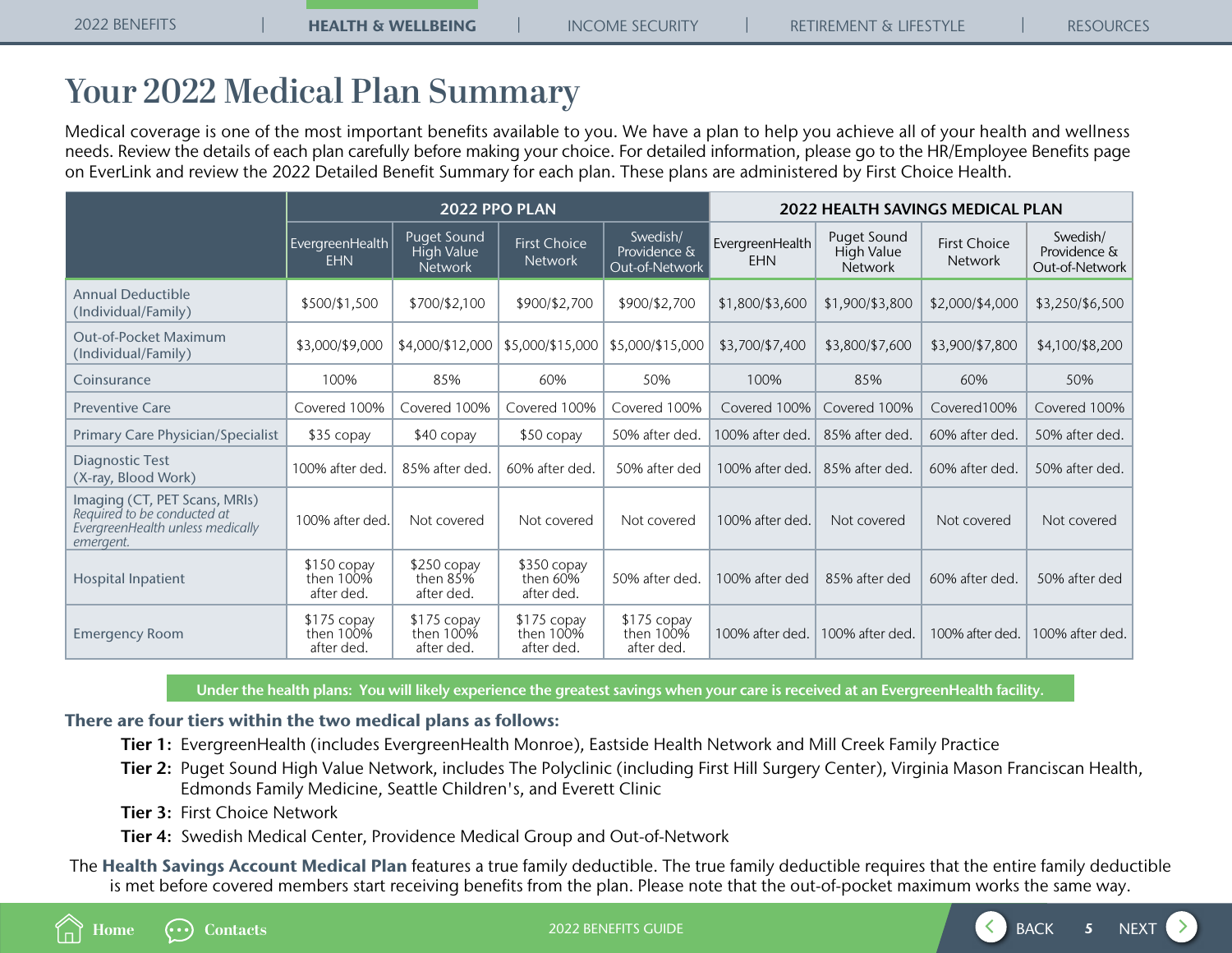# <span id="page-5-0"></span>**Prescription Plan**

Evergreen Professional Center (EPC) Pharmacy is your on-site network provider for pharmacy services for prescription medications. Additionally, EPC Pharmacy is contracted with many prescription drug plans, which provides you with the convenience of filling prescriptions for family members not covered under your EvergreenHealth pharmacy benefit.

NOTE: You'll receive a significant discount on generic prescriptions when they are filled at the EPC Pharmacy.

|                                                                              | 2022 PPO PLAN                                               | <b>2022 HEALTH SAVINGS MEDICAL PLAN</b>                                                                        |
|------------------------------------------------------------------------------|-------------------------------------------------------------|----------------------------------------------------------------------------------------------------------------|
| Retail - 34-day limit                                                        |                                                             |                                                                                                                |
| <b>Generic</b><br><b>Preferred Brand</b><br>Non-preferred Brand<br>Specialty | \$20 (\$5 at EPC)<br>\$55<br>\$80<br>\$125                  | \$20 (\$5 at EPC) after deductible<br>\$55 after deductible<br>\$80 after deductible<br>\$125 after deductible |
| Mail Order - 90-day limit                                                    |                                                             |                                                                                                                |
| Generic<br><b>Preferred Brand</b><br>Non-preferred Brand<br>Specialty        | \$10 at EPC<br>\$110<br>\$160<br>Limited to a 34-day supply | \$10 at EPC after deductible<br>\$110 after deductible<br>\$160 after deductible<br>Limited to a 34-day supply |



Use network providers. You will receive a higher level of benefits if you use providers who participate in the network.



Request generic rather than brand name prescription drugs. Generic medications, while just as effective, are considerably less expensive.

Consider seeing your family physician rather than a specialist. Family physicians can often provide the same level of care for a variety of illnesses and conditions.

 $\overline{O}$ 



Exercise and maintain a proper diet. The healthier you are the less vulnerable you are to disease, reducing doctor's visits and prescription medicines.

If we become more aware consumers, we can each do our part to lower the cost of health care!



2022 BENEFITS GUIDE 6

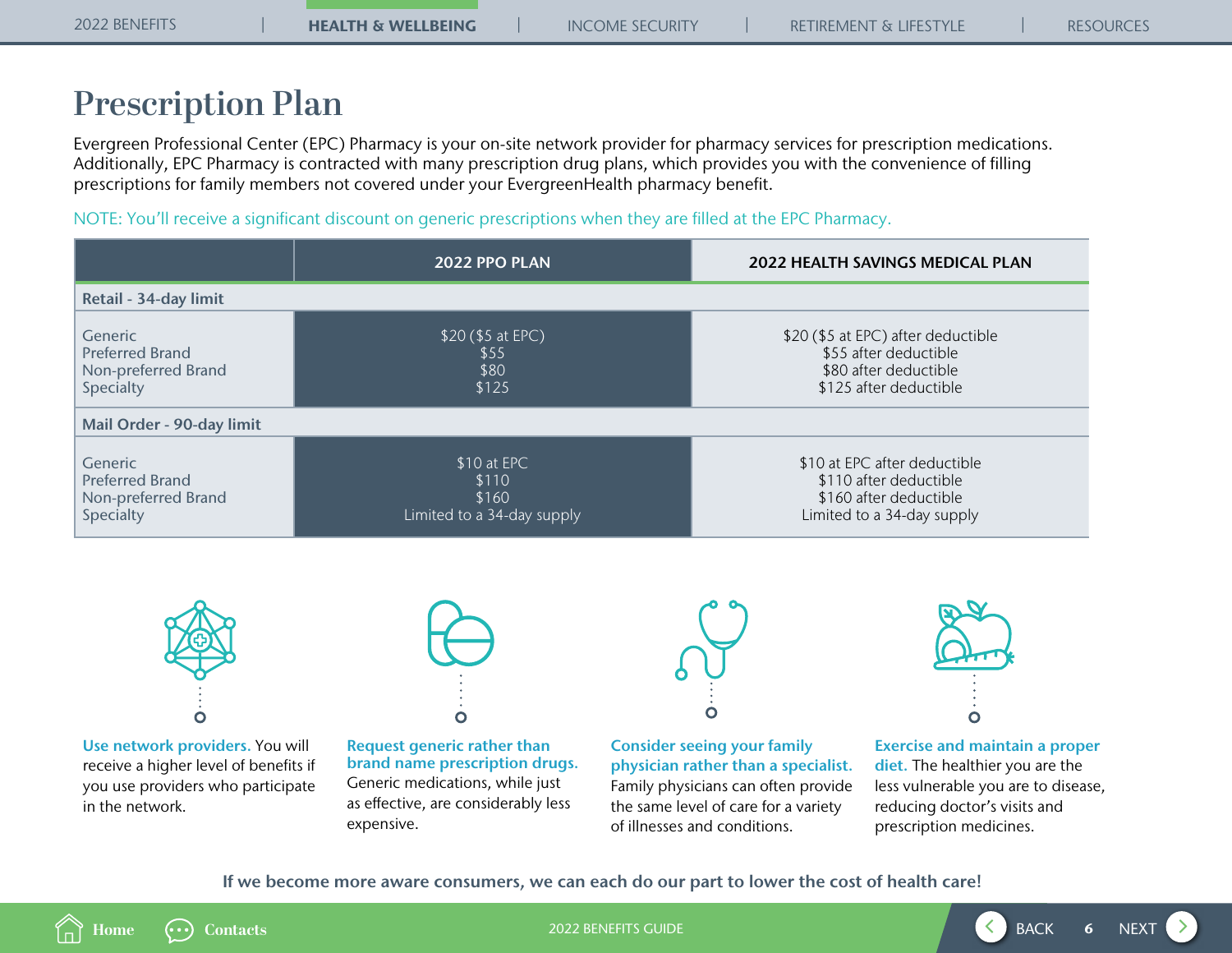# <span id="page-6-0"></span>**2022 Contributions**

## Medical Rates (bi-weekly)

| <b>TIER I</b>                                  | <b>HSA PLAN</b>                     | <b>PPO PLAN</b>                     |
|------------------------------------------------|-------------------------------------|-------------------------------------|
| <b>36-40 HOURS</b><br><b>COVERAGE ELECTION</b> | <b>EMPLOYEE</b><br><b>DEDUCTION</b> | <b>EMPLOYEE</b><br><b>DEDUCTION</b> |
| <b>Employee (EE) only</b>                      | \$0.00                              | \$26.00                             |
| $EE + Spouse$ or DP                            | \$80.00                             | \$138.00                            |
| $EE + Child(ren)$                              | \$40.00                             | \$72.00                             |
| $EE + Family$                                  | \$116.00                            | \$182.00                            |
| $EE + DP \& NQ Child (ren)$                    | \$116.00                            | \$182.00                            |

| <b>TIER 2</b>                                  | <b>HSA PLAN</b>                     | <b>PPO PLAN</b>                     |
|------------------------------------------------|-------------------------------------|-------------------------------------|
| <b>24-35 HOURS</b><br><b>COVERAGE ELECTION</b> | <b>EMPLOYEE</b><br><b>DEDUCTION</b> | <b>EMPLOYEE</b><br><b>DEDUCTION</b> |
| Employee (EE) only                             | \$0.00                              | \$34.00                             |
| $EE + Spouse$ or DP                            | \$106.00                            | \$194.00                            |
| $EE + Child (ren)$                             | \$48.00                             | \$108.00                            |
| $EE + Family$                                  | \$151.00                            | \$249.00                            |
| $EE + DP \& NQ Child (ren)$                    | \$151.00                            | \$249.00                            |

| <b>TIER 3</b><br><b>20-23 HOURS</b> | <b>HSA PLAN</b>                     | <b>PPO PLAN</b>                     |
|-------------------------------------|-------------------------------------|-------------------------------------|
| <b>COVERAGE ELECTION</b>            | <b>EMPLOYEE</b><br><b>DEDUCTION</b> | <b>EMPLOYEE</b><br><b>DEDUCTION</b> |
| <b>Employee (EE) only</b>           | \$0.00                              | \$46.00                             |
| $EE + Spouse$ or DP                 | \$144.00                            | \$336.00                            |
| $EE + Child (ren)$                  | \$142.00                            | \$330.00                            |
| $EE + Family$                       | \$271.00                            | \$600.00                            |
| EE + DP & NQ Child(ren)             | \$271.00                            | \$600.00                            |

## Dental Rates (bi-weekly)

|                           | <b>CORE PLAN</b>                    | <b>BUY-UP PLAN</b>                  |
|---------------------------|-------------------------------------|-------------------------------------|
| <b>COVERAGE ELECTION</b>  | <b>EMPLOYEE</b><br><b>DEDUCTION</b> | <b>EMPLOYEE</b><br><b>DEDUCTION</b> |
| <b>Employee</b>           | \$0.00                              | \$5.91                              |
| $EE + 1$ Dependent        | \$20.60                             | \$32.24                             |
| EE + 2 or More Dependents | \$56.74                             | \$77.20                             |

## Vision Rates (bi-weekly)

|                          | <b>CORE PLAN</b>                    | <b>BUY-UP PLAN</b>                  |
|--------------------------|-------------------------------------|-------------------------------------|
| <b>COVERAGE ELECTION</b> | <b>EMPLOYEE</b><br><b>DEDUCTION</b> | <b>EMPLOYEE</b><br><b>DEDUCTION</b> |
| <b>Employee</b>          | \$0.00                              | \$4.98                              |
| $EE + Spouse$ or DP      | \$1.84                              | \$9.12                              |
| $EE + Child (ren)$       | \$1.95                              | \$9.38                              |
| $EE + Family$            | \$5.07                              | \$16.36                             |



2022 BENEFITS GUIDE **7 AND THE SERVICE STATE AND THE SERVICE STATE OF SERVICE STATE AND THE SERVICE STATE OF SERVICE STATE AND THE SERVICE STATE OF SERVICE STATE AND THE SERVICE STATE OF SERVICE STATE AND THE SERVICE STA**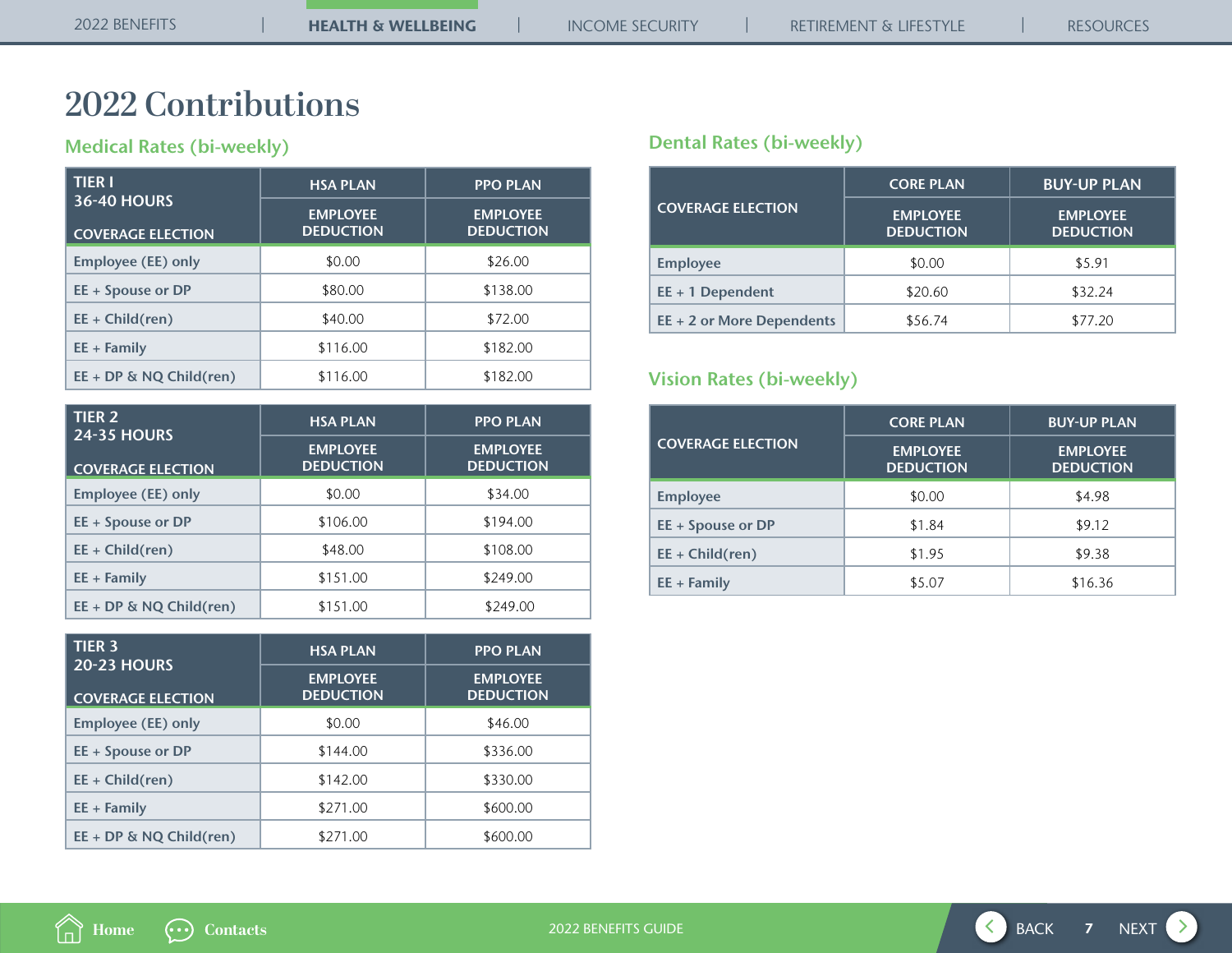# **EvergreenHealth Locations**

## Advanced Imaging: CT Scans, MRIs, PET Scans and Mammograms

As a reminder, under either of the health plans, these procedures are required to be conducted at EvergreenHealth, unless it is a medically emergent situation (subject to First Choice review). If you are seeking care from a non-EvergreenHealth health care provider, you need to inform your physician that this service must be conducted at EvergreenHealth for it to be covered by the plan. To schedule an appointment, call 1-425-899-2831.

## Evergreen Imaging Center—Redmond

Redmond Medical Center 8980 161st Avenue NE, Suite 300 Redmond, WA 98052

### EvergreenHealth Diagnostic Imaging

12040 NE 128th Street, Suite Blue 1-122 Kirkland, WA 98034

### Evergreen Radia Diagnostic Imaging

Totem Lake Medical Plaza 11521 NE 128th Street, Suite 200 Kirkland, WA 98034

EvergreenHealth Breast Health Center 12303 NE 130th Lane, Suite Coral 100 Kirkland, WA 98034

### EvergreenHealth Monroe

14701 179th Avenue SE Monroe, WA 98272

## EvergreenHealth Kenmore

18151 68th Ave NE, Suite 100 Kenmore, WA 98028

## EvergreenHealth Primary and Urgent Care Locations

To find an EvergreenHealth Physician visit [www.fchn.com](http://www.fchn.com) or visit the Human Resources/Employee Benefits page on EverLink.

### PRIMARY CARE

Canyon Park 1909 214th Street SE, Suite 110 Bothell, WA 98021 1-425-488-4988

### Duvall

14720 Main Street NE, Suite 109 Duvall, WA 98019 1-425-788-4889

### Kenmore

18151 68th Avenue NE, Suite 100 Kenmore, WA 98028 1-425-485-6561

### Kirkland 12333 NE 130th Lane, Suite 310 Kirkland, WA 98034 1-425-899-6700

Lakeshore, Bothell 10025 NE 186th Street Bothell, WA 98011 1-425-486-9131

> Lakeshore, Totem Lake 12710 Totem Lake Boulevard NE Kirkland, WA 98034 1-425-821-4040

### Monroe 14841 179th Avenue SE, Suite 210 Monroe, WA 98272 1-360-217-1155

Redmond 8980 161st Avenue NE Redmond, WA 98052 1-425-899-2273

Sammamish 22850 NE 8th, Suite 103 Sammamish, WA 98074 1-425-898-0305

Sultan 615 W Stevens Avenue Sultan, WA 98294 1-360-793-0201

Woodinville 16916 140th Avenue NE Woodinville, WA 98072 1-425-481-6363

Signature Care 2303 NE 130th Lane, Suite 250 Kirkland, WA 98034 1-425-544-1000

### URGENT CARE

Kenmore 18151 68th Avenue NE, Suite 100 Kenmore, WA 98028 1-425-686-6710

Mill Creek 4220 132nd Street SE, Suite 103 Mill Creek, WA 98012 1-425-225-1210

Redmond 8980 161st Avenue NE, Suite 320 Redmond, WA 98052 1-425-883-3333

### Sammamish

22850 NE 8th, Suite 103 Sammamish, WA 98074 1-425-898-1126

Woodinville

16916 140th Avenue NE Woodinville, WA 98072 1-425-488-2273

### Lakeshore, Totem Lake

12710 Totem Lake Boulevard NE Kirkland, WA 98034 1-425-821-4040



2022 BENEFITS GUIDE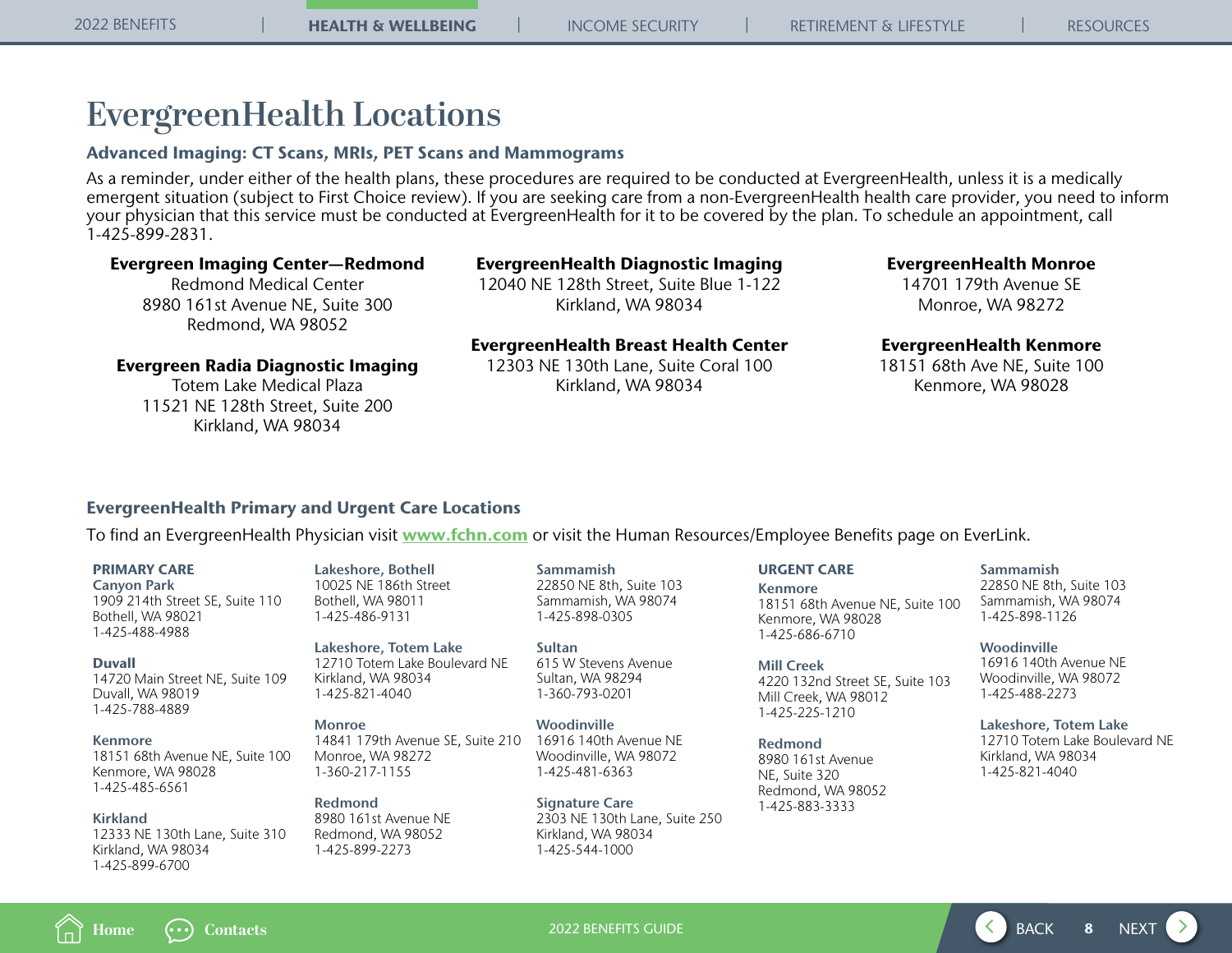# **More Medical Plan Details**

## Hip/Knee/Spine and Bariatric Surgeries

Under either of the health plans, hip, knee, spine, and bariatric surgeries are required to be conducted at EvergreenHealth for it to be covered by the plan.

## Is Signature Care Right for You?

EvergreenHealth Signature Care is an innovative model of primary care that partners you with your physician in a unique and personalized relationship. Together, you'll develop a plan to help you live your healthiest best. Signature Care allows you to make appointments at your convenience, have 24/7 communication with your physician, or send a quick email or text with a question. The Signature Care team works with patients individually — establishing a relationship that goes beyond treating illness and extends to wellness planning, disease prevention, healthy lifestyle coaching and regular diagnostic testing. It means you can connect with your physician any time, any place. To learn more about Signature Care, its fee structure, and whether it's right for you and your family, please call 1-425-544-1000 or visit the website at [www.evergreenhealthsignaturecare.com](http://www.evergreenhealthsignaturecare.com).

## WORKING SPOUSE/DOMESTIC PARTNER SURCHARGE

EvergreenHealth is committed to providing our employees with medical plan coverage that respects the needs of our employees and their families. We also wish to keep the cost to employees as low as possible. If you choose to enroll your spouse/domestic partner in your medical plan coverage with EvergreenHealth and he/she is eligible for another employer's group medical plan and does not enroll, the cost to you will be \$175 per month for the "Working Spouse/ Domestic Partner Surcharge" in addition to any monthly premiums.

## TOBACCO USER SURCHARGE

In an effort to help our employees be their healthiest best and offset the cost of the medical plan for smoking-related illnesses, EvergreenHealth has implemented a \$75 per month Tobacco Surcharge. It will apply to any employee enrolled in a medical plan who is also a tobacco user.

If you make the decision to eliminate tobacco use, EvergreenHealth offers tobacco cessation programs to support this effort.



2022 BENEFITS GUIDE

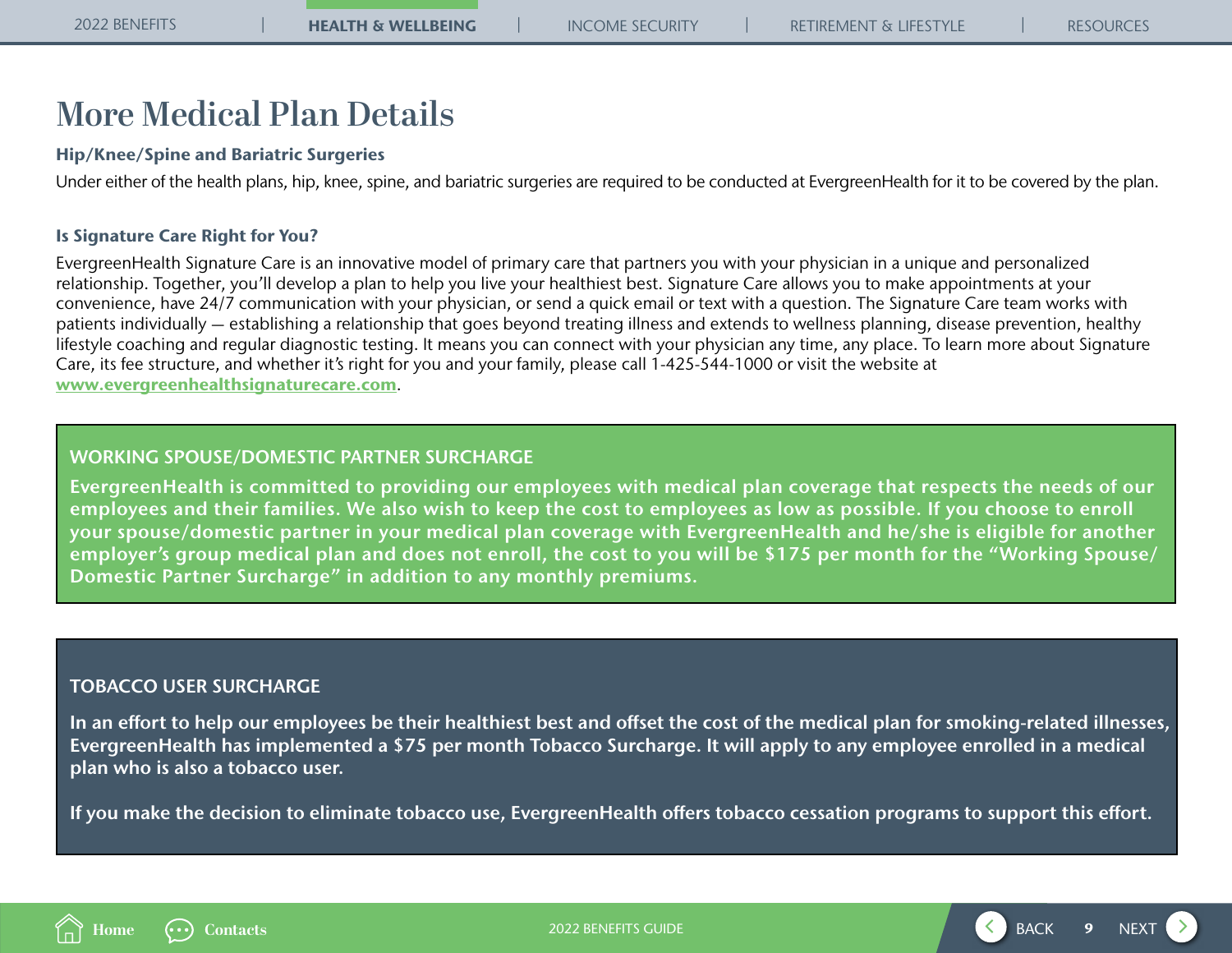# <span id="page-9-0"></span>**Hospital Indemnity Insurance**

Receive lump sum payments to help cover the cost of a hospital stay.

If you are admitted into a hospital, it doesn't take long for the out-of-pocket costs to add up. Hospital Indemnity Insurance pays lump sum benefits directly to you if you are admitted into a hospital for care due to an illness, injury or pregnancy. Benefits are paid even if you have other coverage.

You receive a benefit as soon as you are admitted and then an additional benefit based on the number of days you are confined to the hospital. The benefit increases if you are admitted and confined to an intensive care unit.

You also receive a benefit for the following:

- Inpatient Rehabilitation
- Emergency Room (if you are admitted)
- Health Screenings (\$50/calendar year/insured)

# **Plan Features**

- **S** Additional Benefit Payouts: Additional benefit payouts when hospitalized at an EvergreenHealth facility.
- Guaranteed Acceptance: There are no health questions or physical exams required.
- Family Coverage: You can elect to cover your spouse and children.
- Payroll Deduction: Premiums are paid through convenient payroll deductions.
- Portable Coverage: You can take your policy with you if you change jobs or retire.

*The policy or its provisions may vary or be unavailable in some states. The policy has exclusions and limitations which may affect any benefits payable.* 

## How Hospital Indemnity Insurance Works

Cindy is injured in a car accident and is in the hospital for four days. Cindy's medical insurance carries a \$1,800 annual deductible and a \$3,700 out-of-pocket maximum.

Even with her medical plan, Cindy's deductible and coinsurance add up to more than \$2,000 just for hospital services.

Cindy has Hospital Indemnity Insurance. She receives a benefit for being admitted into the hospital and a benefit for each day of her inpatient stay.



## How Cindy's Hospital Indemnity Benefit Was Calculated:

| <b>Medical Service</b>    | <b>Benefit</b>                                       | <b>Total</b> |
|---------------------------|------------------------------------------------------|--------------|
| <b>Hospital Admission</b> | \$1,500 per admission<br>at EvergreenHealth facility | \$1,500      |
| Four-day Hospital Stay    | \$250 per day<br>at EvergreenHealth facility         | \$1,000      |

## CINDY'S TOTAL BENEFIT \$2,500

at EvergreenHealth facility

*The plan offered to you may provide different benefit amounts and may not cover all services. See the plan details for the benefit schedule for the plan offered to you.*



2022 BENEFITS GUIDE 10

 $\left\langle \right\rangle$  $10$  NEXT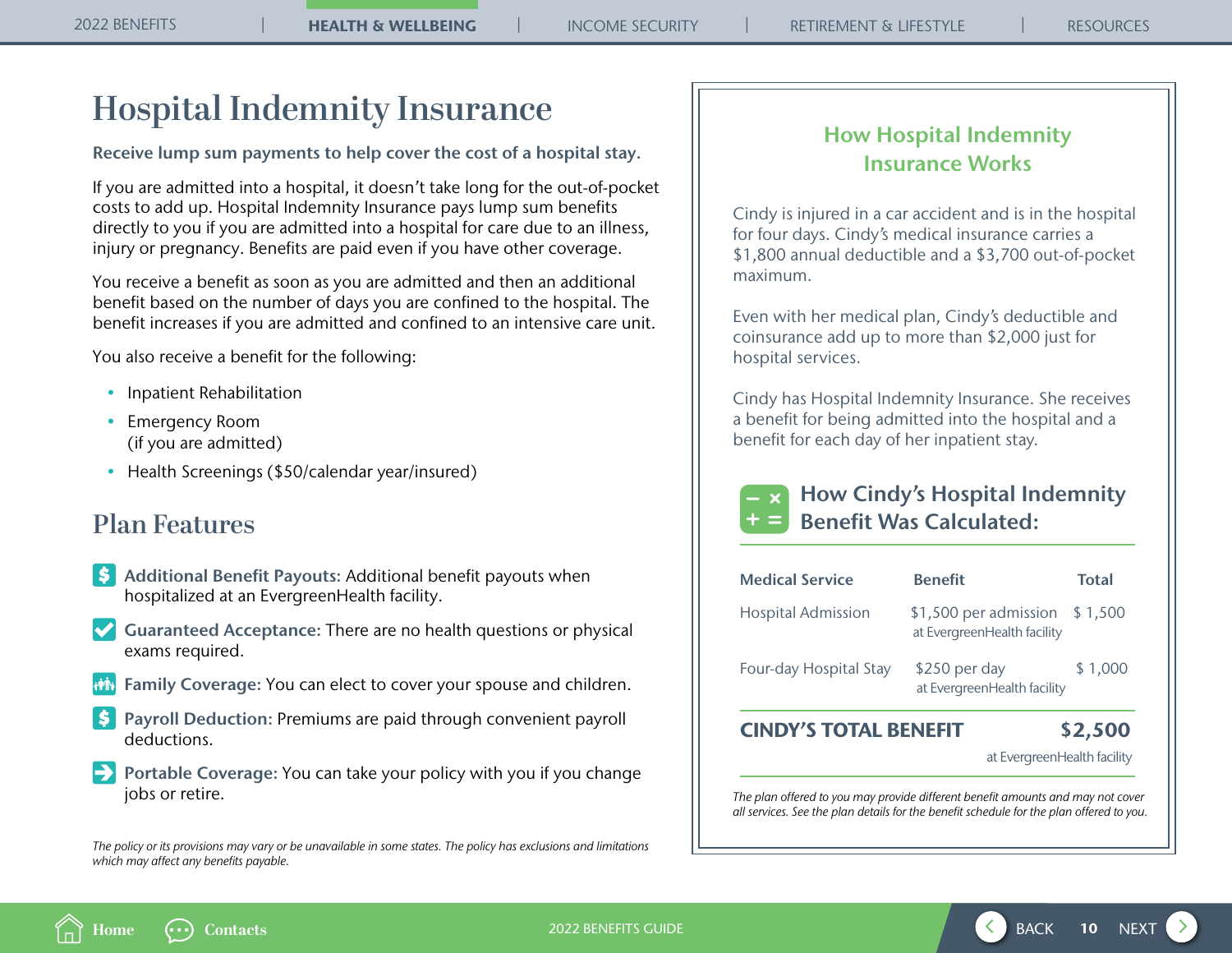# <span id="page-10-0"></span>**Health Savings Account (HSA)**

Save for future medical costs and reduce your tax bill with this special savings account.

As you get older, your outof-pocket medical expenses rise. By the time you retire, health care likely will be your largest household expense, even with Medicare. A Health Savings Account allows you build up protection for future health care expenses.

You can contribute money to your HSA and use it any time for qualified health care expenses.

Whatever you don't use rolls over for future years and earns interest. Better yet, HSAs provide tax advantages.

\$4,275

The average amount retirees spend out-ofpocket for health care yearly.

*The Center for Retirement Research at Boston College, 2017.*



 HealthEquity, 1-866-346-5800, [www.healthequity.com](http://www.healthequity.com) Pay for qualified expenses out of your account



## HSAs Deliver Triple Tax Savings

- 1. You don't pay federal income tax on the money you contribute
- 2. You don't pay taxes on the interest you earn in your account
- 3. You don't pay taxes when you use the money to pay for qualified medical services

# **Keys to Growing Your HSA:**

- Try not to use your HSA for routine expenses. If you can pay outof-pocket, leave your HSA funds alone so that they can grow for when you need them in the future.
- Consider electing supplemental medical plans to cover big ticket expenses from unexpected serious injuries or accidents and ensure they don't wipe away the money in your HSA.
- Monitor your fund's growth. Your HSA funds earn interest through investments. Make sure your money is growing at an acceptable and safe pace.

| <b>HOW MUCH CAN</b><br><b>YOU CONTRIBUTE?</b> | <b>ANNUAL IRS</b><br><b>CONTRIBUTION</b><br><b>LIMIT</b> | <b>ANNUAL</b><br><b>EVERGREENHEALTH</b><br><b>CONTRIBUTION</b> | <b>YOUR MAXIMUM</b><br><b>CONTRIBUTION</b><br><b>AMOUNT</b> |  |  |
|-----------------------------------------------|----------------------------------------------------------|----------------------------------------------------------------|-------------------------------------------------------------|--|--|
| <b>Individual Coverage</b>                    | $$3,650**$                                               | $$500*$                                                        | \$3,150                                                     |  |  |
| <b>Family Coverage</b>                        | $$7,300**$                                               | \$1,000*                                                       | \$6,300                                                     |  |  |

*\* EvergreenHealth Employer Contributions are funded per paycheck and prorated based on your eligibility date. \*\*Total IRS contribution limits for 2022 are cumulative of EvergreenHealth funding. Individuals age 55 or older can make an additional \$1,000 in "catch-up" contributions.*

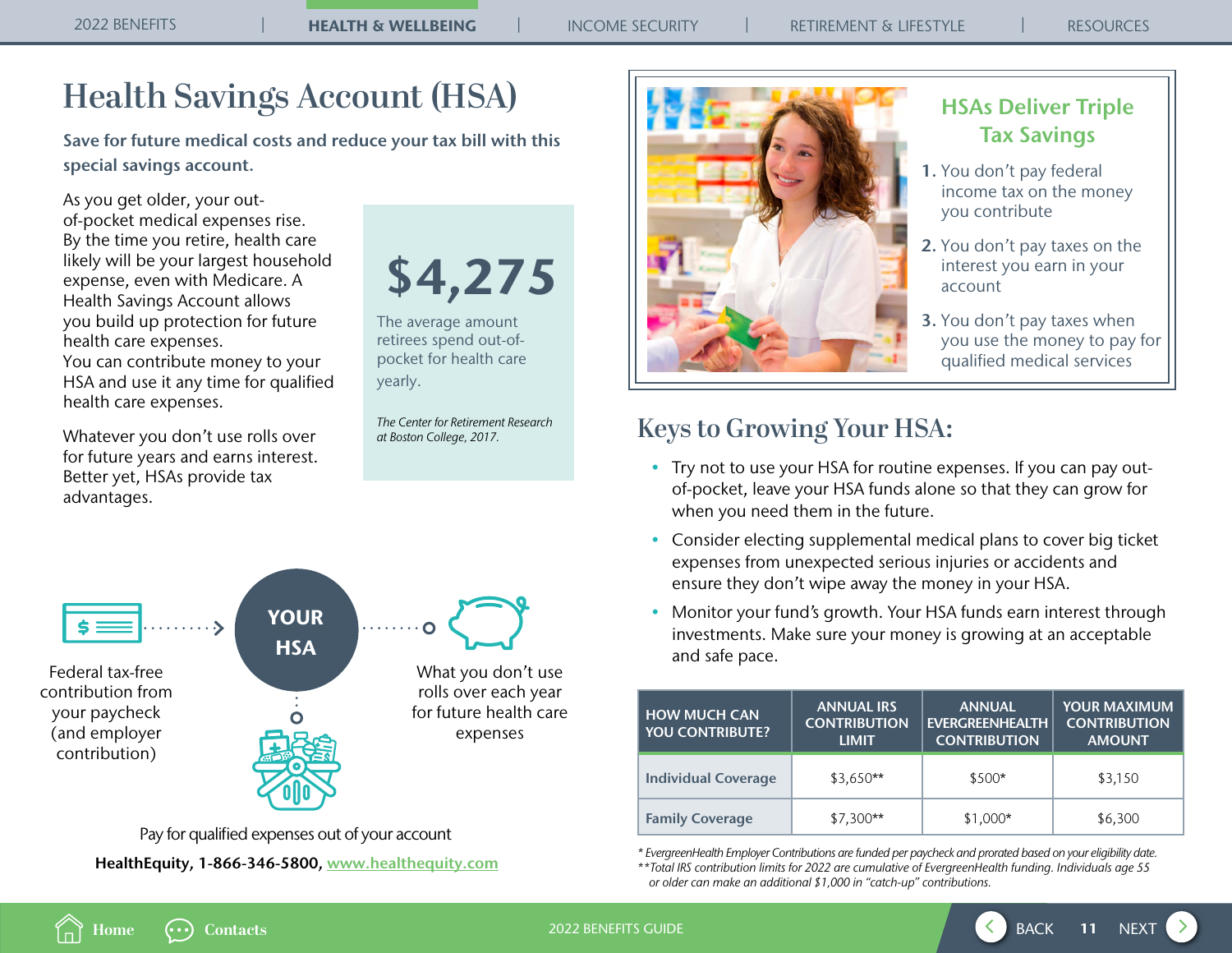# <span id="page-11-0"></span>**Dental Benefits**

The dental plan through Delta Dental of Washington provides access to the national Delta Dental Preferred (PPO) network. This plan allows you to receive care from a provider of your choice. However, you will have lower out-of-pocket expenses if you see a PPO dentist. EvergreenHealth pays 100% for employee-only coverage for the core plan; you would be responsible for covering your dependents. For more information about your dental benefits or to find a provider please visit [www.deltadentalwa.com](http://www.deltadentalwa.com).

|                                                                   |             | <b>CORE PLAN</b>               | <b>BUY-UP PLAN</b> |                                              |  |  |  |
|-------------------------------------------------------------------|-------------|--------------------------------|--------------------|----------------------------------------------|--|--|--|
|                                                                   | In-Network  | Out-of-Network                 | In-Network         | Out-of-Network                               |  |  |  |
| Calendar Year Maximum                                             |             | \$2,000                        | \$3,000            |                                              |  |  |  |
| Annual Deductible (Individual/Family)                             |             | \$50 Individual / \$150 Family | \$0                |                                              |  |  |  |
| <b>Preventive Services</b><br>Exams, Cleanings, X-rays            | 100%        | 80%                            | 100%               | 80%                                          |  |  |  |
| <b>Basic Services</b><br>Fillings, Extractions, Oral Surgery      | 80%<br>70%  |                                | 80%                | 70%                                          |  |  |  |
| <b>Major Restorative Services</b><br>Crowns, Bridgework, Dentures | 50%         | 50%                            | 50%                | 50%                                          |  |  |  |
| Orthodontia (Dependent children and adults)                       | Not covered |                                |                    | 50%<br>(limited to \$3,000/lifetime maximum) |  |  |  |

# **What Does Preventive Dental Care Typically Cover?**

Every dollar spent on preventive care can save you money later on procedures that are more urgent, complex, and costly.



Routine dental checkups and cleanings should be scheduled every six months. Your dentist may recommend more frequent or fewer visits, depending on your dental health history.



Professional fluoride treatments can be a key defense against cavities if you're at high risk for decay. Professional fluoride treatments have significantly more fluoride than tap water or toothpaste, and take only a few minutes to apply.



Dental sealants go a step beyond fluoride by providing a thin, plastic coating to the chewing surface of your teeth Most dental plans cover sealants as preventive care for children under 18 on their first and second molars.



X-ray images of your mouth may be taken by your dentist or dental hygienist to better evaluate your oral health. These images go beneath the surface to provide a more detailed look inside your teeth and gums.



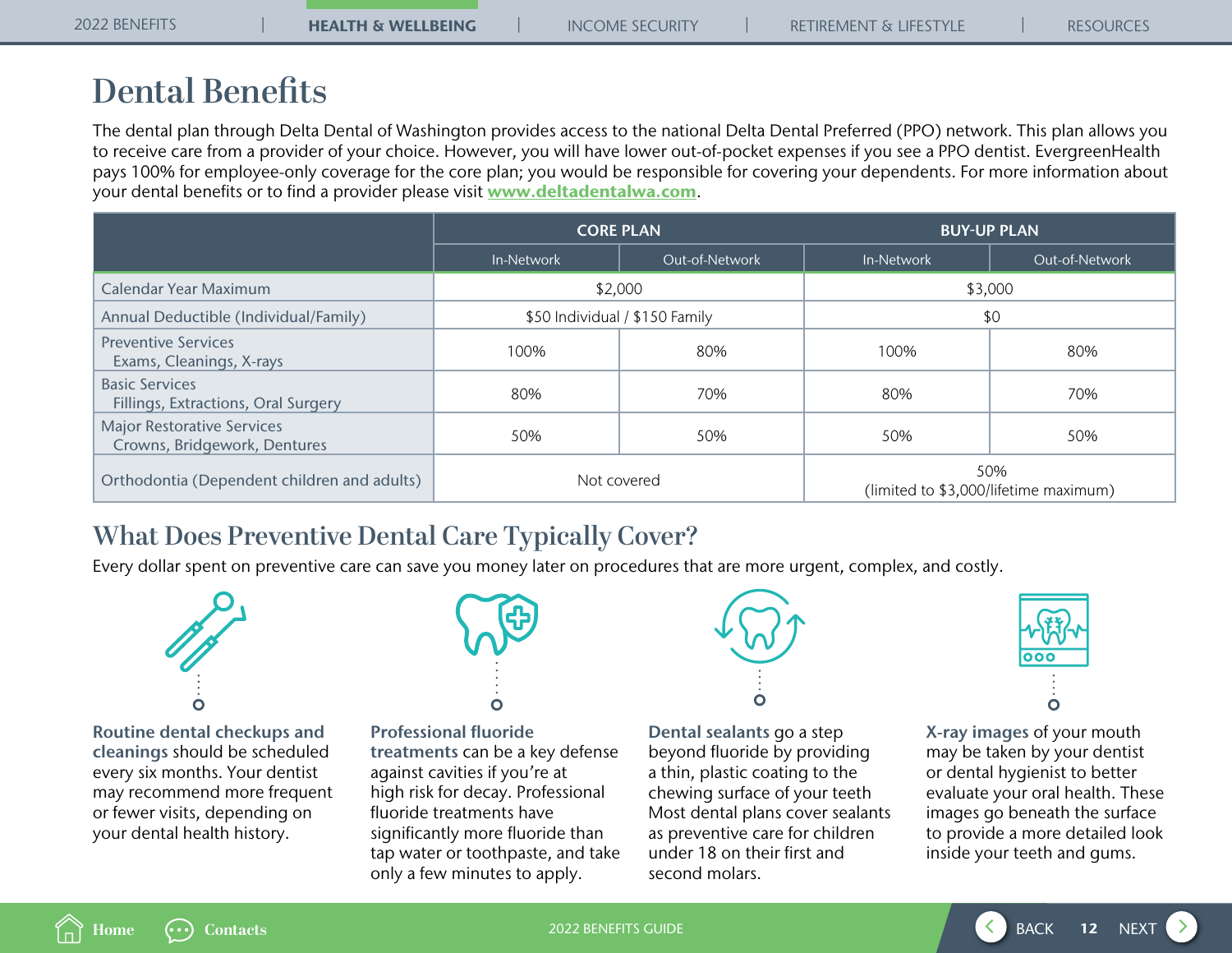# <span id="page-12-0"></span>**Vision Benefits**

VSP will continue to provide coverage for your eye care needs. EvergreenHealth pays 100% for employee-only coverage for the core plan; you would be responsible for covering your dependents. For more information about your benefits or to find a VSP provider, please visit [www.vsp.com](http://www.vsp.com).

|                                                                                                        | <b>CORE PLAN</b>                                   | <b>BUY-UP PLAN</b>                                 | <b>OUT-OF-NETWORK</b>                                                                      |
|--------------------------------------------------------------------------------------------------------|----------------------------------------------------|----------------------------------------------------|--------------------------------------------------------------------------------------------|
| Eye Examination Copay (every 12 months)                                                                | \$10 copay<br>(limit-1 every 12 months)            | $$10$ copay<br>(limit-1 every 12 months)           | Up to $$45$                                                                                |
| Lenses (every 12 months)                                                                               |                                                    |                                                    |                                                                                            |
| <b>Glasses</b><br>(includes single vision, bifocal, trifocal and<br>polycarbonate lenses for children) | \$25 copay<br>(limit-1 pair every 24 months)       | $$25$ copay<br>(limit-1 pair every 12 months)      | Single Vision Lenses-Up to \$45<br>Bifocal Lenses-Up to \$65<br>Trifocal Lenses-Up to \$85 |
| <b>Frames</b><br>(includes 20% off amount over allowance)                                              | \$150 allowance<br>(limit-1 frame every 24 months) | \$200 allowance<br>(limit-1 frame every 12 months) | Up to $$47$                                                                                |
| Contact Lenses*<br>(includes contact lens exam, fitting/evaluation)                                    | \$150 allowance<br>(limit-every 24 months)         | \$200 allowance<br>(limit-every 12 months)         | Up to \$105                                                                                |
|                                                                                                        |                                                    |                                                    |                                                                                            |

\*Plan allows contact lenses in lieu of glasses and frames.

Extra discounts include 20% off any out-of-pocket costs on your choice of frames, discounts on laser vision correction surgery, and additional savings on lens options such as scratch resistant and anti-reflective coatings and progressives.



## 5 Tips for a Lifetime of Healthy Vision

- 1. Schedule yearly eye exams. Visiting your ophthalmologist regularly helps you see your best, protect your sight and even detect serious health conditions such as diabetes.
- 2. Protect your eyes against UV rays. No matter what the season, it is important to wear sunglasses. When selecting and purchasing sunglasses, be sure to confirm they offer 100% UVA/UVB protection.
- 3. Give your eyes a break from digital devices. Digital screens emit a specific type of blue and violet light which can negatively impact eye health and cause digital eye strain.
- 4. Live a smoke-free lifestyle. Smoking increases your risk of developing macular degeneration, optic nerve damage, and cataracts.
- 5. Practice safe wear and care of contact lenses. Keep them clean and follow your optometrist's recommendations for use and wear.



2022 BENEFITS GUIDE 13 A 2022 BENEFITS GUIDE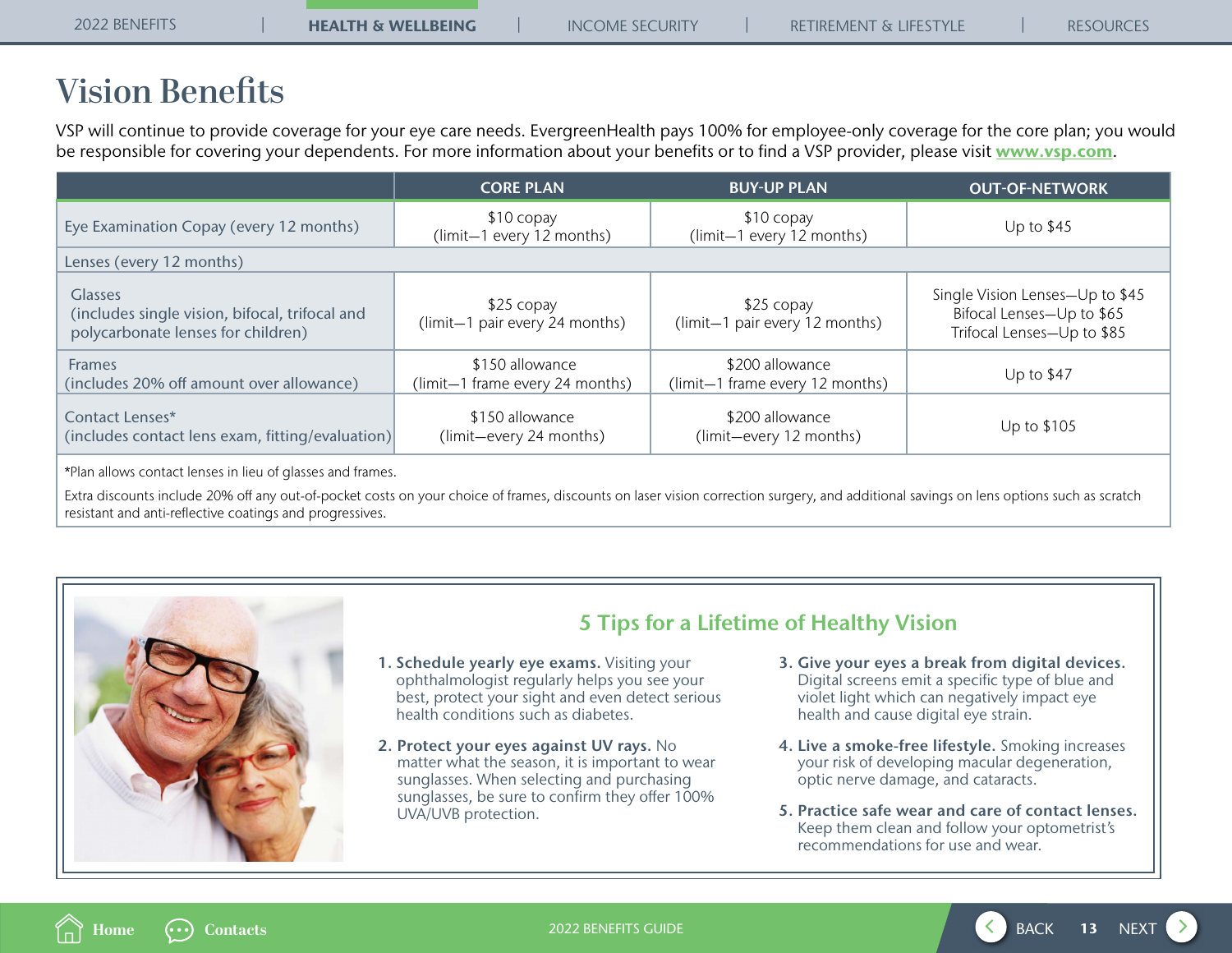# <span id="page-13-0"></span>**Health & Wellness Plans**

Whatever your role at EvergreenHealth, you spend much of your time caring for others. And it's important to take care of yourself, too!

## Be Your Healthiest Best Employee: Wellness

EvergreenHealth provides you support and access to health and wellness resources around the three pillars of health: nutrition, physical activity, and stress management. Take advantage of:

- Classes and resources to share knowledge and ideas on a range of wellness topics.
- Relaxation recordings and other opportunities to help you manage stress.
- Continued access to experts who will help you understand your health numbers (cholesterol, blood sugar and blood pressure) while partnering with you to find a model of wellness that works for you. Visit [www.healthiestbest.com](https://www.healthiestbest.com/be-your-healthiest-best/).

### Employee Assistance Support

EvergreenHealth offers the Employee Assistance Program (EAP). Whether you need help finding care for a loved one or help with a work-related or personal problem, confidential counseling and referrals are available 24/7. Call 1-800-777-4114 or visit [www.firstchoiceeap.com](http://www.firstchoiceeap.com).

### Smoking Cessation Support

Quitting tobacco has many rewards, including improved health and saving money. EvergreenHealth supports your journey with two options:

### *EvergreenHealth's Smoking Cessation Program*

A focused, intensive, one-on-one approach to assist you with your efforts to stop smoking. The program's providers are pharmacists who focus on wellness programs and have specialized training in smoking cessation therapies. Find out more by calling 1-425-899-3796.

### *Alere Wellbeing Program*

Includes counseling, support and replacement therapy. We cover the full cost of the program once per year with a lifetime maximum of three times. Find out more at [www.quitnow.net](http://www.quitnow.net) or call 1-866-784-8454.

### Physical Activity

To support your physical activity goals, we've partnered with these fitness centers to offer discounts to EvergreenHealth employees: 24 Hour Fitness, Gold's Gym, LA Fitness, 425 Fitness and the YMCA. EverLink > Human Resources > Employee Discounts for details and enrollment information.

EMPLOYEE DISCOUNT: Every employees receives a discount in the EvergreenHealth cafeteria and gift shop.



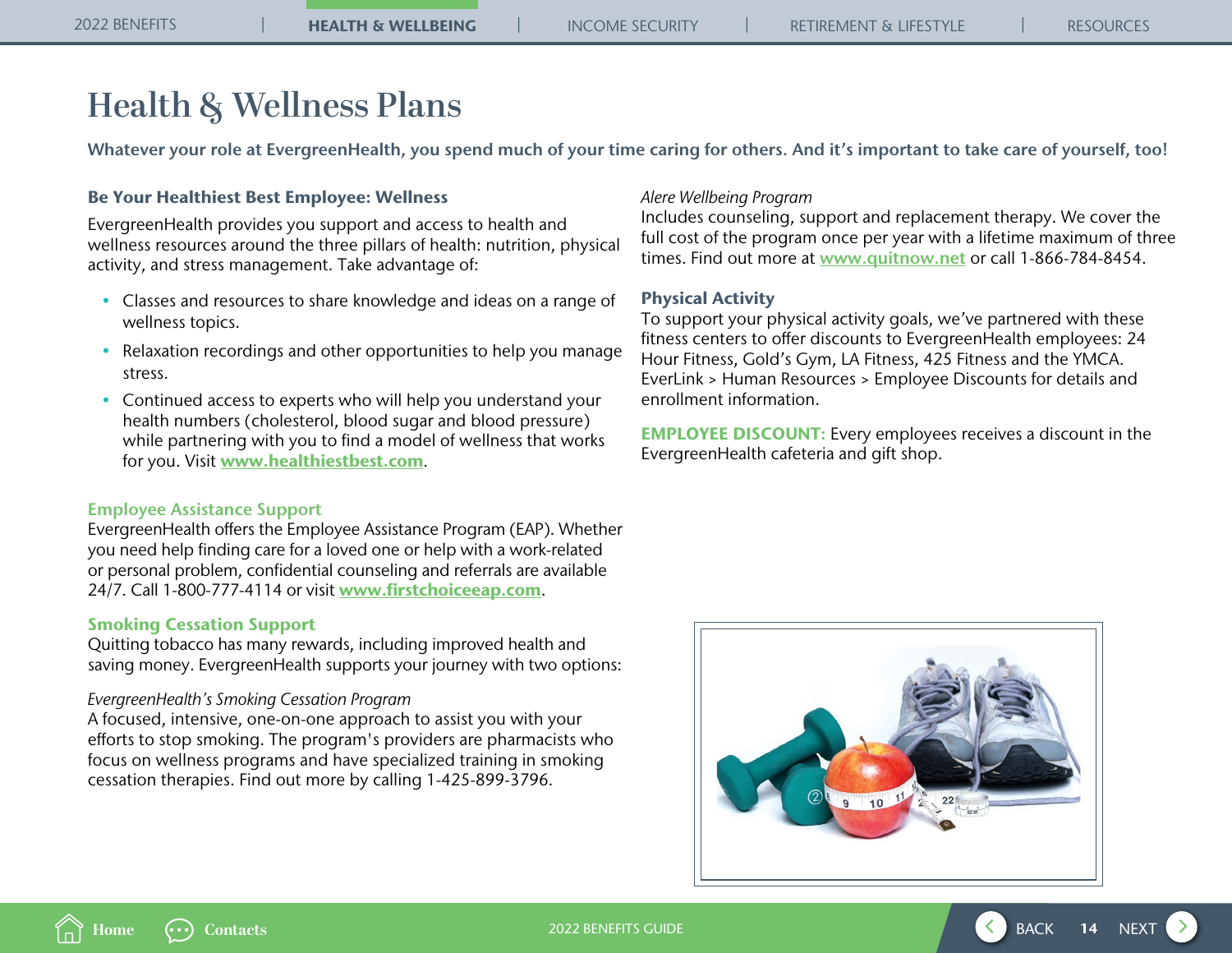# <span id="page-14-0"></span>**Flexible Spending Accounts (FSAs)**

Reduce your tax bill while putting aside money for health and dependent care needs.

Flexible Spending Accounts (FSAs) allow you to put aside money for important expenses and help you reduce your income taxes at the same time. EvergreenHealth offers two types of Flexible Spending Accounts — a Health Care Flexible Spending Account and a Dependent Care Flexible Spending Account.



# **How Flexible Spending Accounts Work**

- 1. Each year during the Open Enrollment period, you decide how much to set aside for health care and/or dependent care expenses. Your full contribution amount will be available for use on your benefit effective date. Your contributions are then deducted as you use the funds to pay for qualified expenses.
- 2. Your contributions are deducted from your paycheck on a pre-tax basis in equal installments throughout the calendar year.

| <b>ANNUAL MAXIMUM CONTRIBUTION</b>                           |                                                                    |  |  |  |  |
|--------------------------------------------------------------|--------------------------------------------------------------------|--|--|--|--|
| Health Care<br><b>Flexible Spending</b><br>Account           | \$2,750                                                            |  |  |  |  |
| <b>Dependent Care</b><br><b>Flexible Spending</b><br>Account | \$5,000 (\$2,500 if<br>married and filing<br>separate tax returns) |  |  |  |  |



## Health Care Items You Might Not Realize are FSA Eligible:

- Sunscreen
- Heating and cooling pads
- First aid kits
- Shoe inserts and other foot grooming treatments
- Travel pillows
- Motion sickness bands

3. As you incur health care or dependent care expenses throughout the year, use your FSA card to pay for eligible expenses at the point of sale, or submit a claim form for reimbursement if necessary.

Use It or Lose It: Be sure to calculate your FSA contributions carefully. The funds won't roll over from year-to-year, and you will have to actively re-enroll on a yearly basis. You are not automatically re-enrolled.

Please note that these accounts are separate. You may participate in one, both, or neither. You cannot use money from the Health Care FSA to cover expenses eligible under the Dependent Care FSA or vice versa.



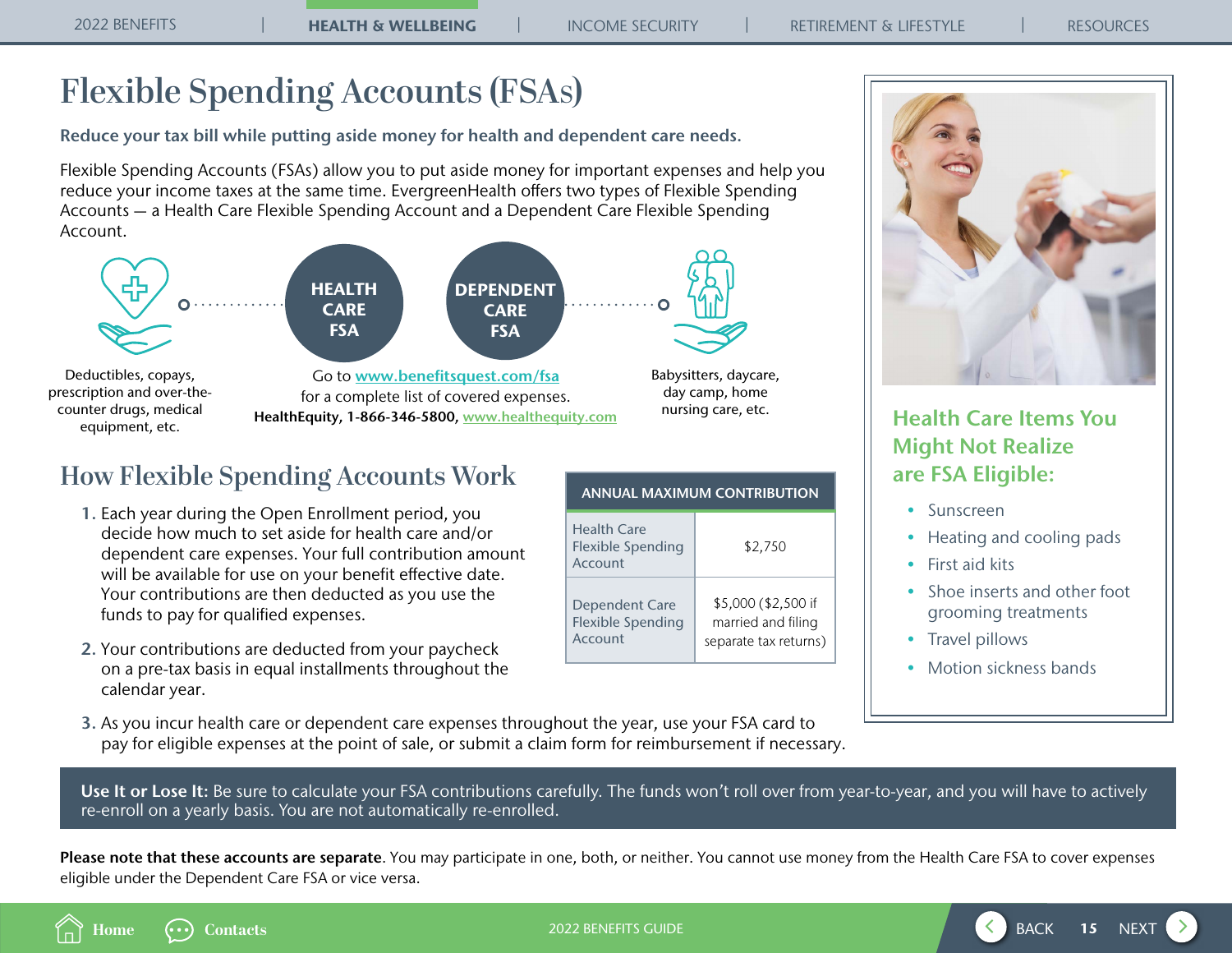# <span id="page-15-0"></span>**Life Insurance**

Always be there financially for your loved ones.

Your family depends on your income for a comfortable lifestyle and for the resources necessary to maintain their lifestyle and make their dreams a reality. You likely don't think of a scenario where you're no longer there for your family, but you need to ensure their future is financially secure.

EvergreenHealth knows how difficult it can be to provide this peace of mind on your own, which is why we have made it a priority to give you the ability to assemble a complete Life Insurance portfolio.

## How Much Life Insurance Do You Need?

Many financial experts recommend you have at least five to eight times your household income in Life Insurance. To calculate the level sufficient to cover your needs, you should consider your current income and how much it costs to maintain your family's standard of living. You should also consider your current expenses and your family's future financial needs such as the following:

## Current Expenses Future Needs

- Home Mortgage Child Care
- 
- 
- 
- 
- Car Payments College Tuition
- Credit Card Debt Spouse's Retirement
- Other Debt Routine Household Expenses

After you add your financial responsibilities, how does the sum compare with your current coverage?

# **Basic Term Life and Accidental Death and Dismemberment Insurance**

You are automatically insured for an amount equivalent to your annual base pay under the Basic Life Plan. The benefit is payable to your beneficiary(ies) upon your death while insured. AD&D coverage pays a lump sum to you or your designated beneficiary if you die or suffer certain injuries as the result of an accident. In the event of your death, your beneficiary(ies) receive an amount equivalent to your base pay in AD&D coverage. The amount paid for injuries varies by the type of injury.

# **Supplemental Life Insurance**

Supplemental Life Insurance is underwritten by Reliance Standard. Supplemental Life Insurance is made available to eligible employees, their spouse/DP, and their dependent children. You choose the protection that is right for you and your family.

| <b>EMPLOYEE</b>  | Increments of \$10,000 to a maximum benefit of<br>\$350,000.                                             |
|------------------|----------------------------------------------------------------------------------------------------------|
| <b>SPOUSE/DP</b> | Increments of \$5,000 to a maximum of \$100,000, not to<br>exceed 50% of your supplemental life benefit. |
| <b>CHILDREN</b>  | Flat \$2,000 benefit.                                                                                    |

Rates are determined by your age and the amount of supplemental insurance requested. All enrollments or increases outside of your initial new hire period are subject to a medical questionnaire.

# **Supplemental Accidental Death & Dismemberment**

Supplemental AD&D is made available to eligible employees, their spouse/DP and dependents. You choose the protection that is right for you and your family.

- You: Increments of \$10,000 to a maximum benefit of \$350,000.
- Your spouse/DP and child(ren): A % of your Supplemental AD&D:
	- *Spouse/DP with NO child(ren): 50%; Spouse/DP with child(ren): 40%; Child(ren) with spouse/DP: 10%; Child(ren) with NO spouse/DP: 15%*



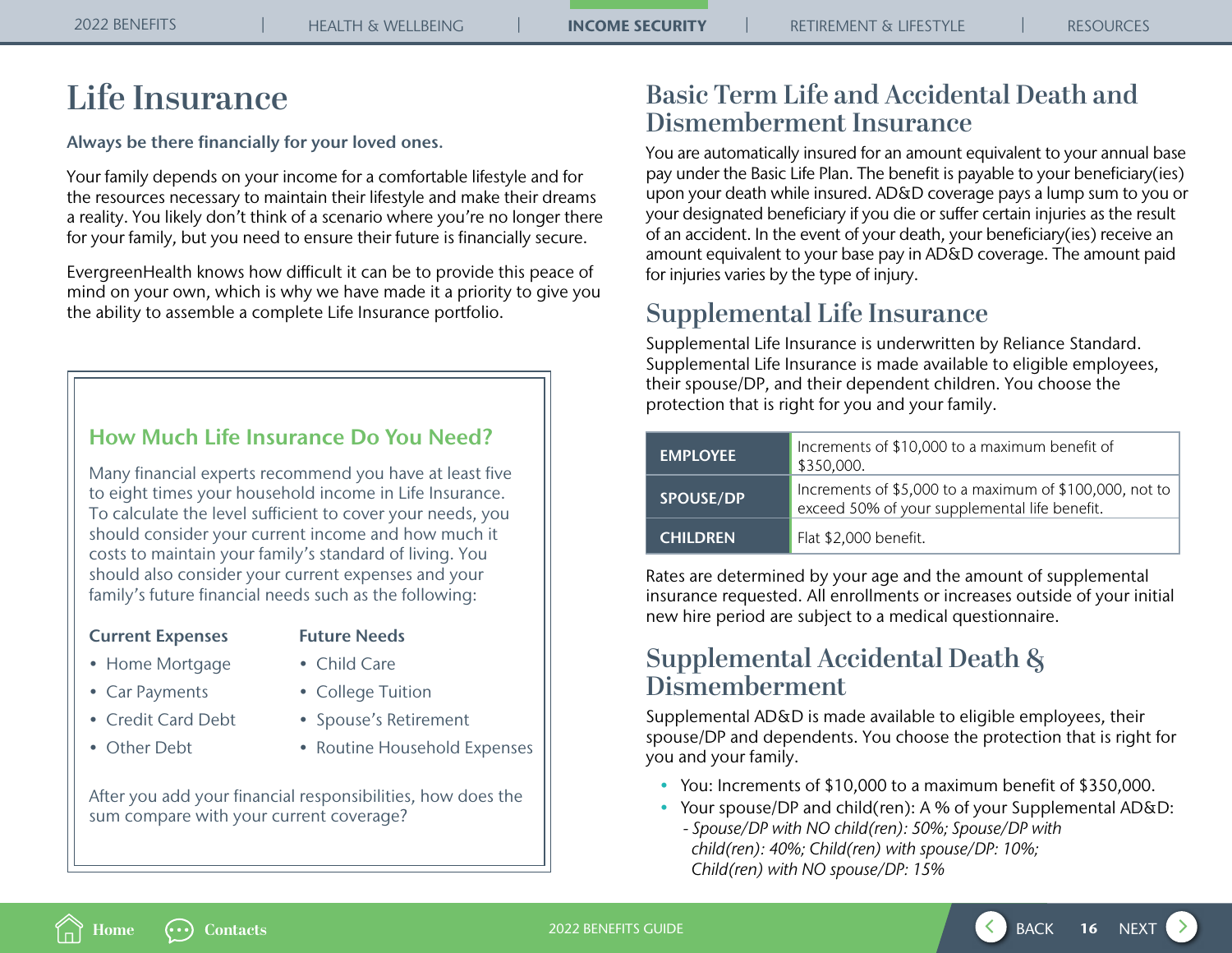# <span id="page-16-0"></span>**Disability Insurance**

Your ability to bring home a paycheck is your most valuable asset. We help you protect it.

A disabling injury or illness that keeps you out of work could have a devastating impact on your income, jeopardizing your ability to cover normal household expenses. Disability Insurance protects a portion of your income, relieving you of the anxiety of depleting your savings to pay your bills.

# **Voluntary Short-Term Disability Insurance**

EvergreenHealth provides benefit-eligible employees the option of enrolling for short-term disability (STD) coverage through Reliance Standard. This plan will replace a portion of your income if you become disabled due to an illness or accidental injury and cannot work.

If enrolled, you are eligible to receive STD benefits after 30 days for a qualified accident or illness. The plan pays 60% of your eligible monthly earnings up to a maximum benefit of \$2,500 per week. Payments may continue as long as you remain disabled or until you reach long-term disability (LTD).

Rates are determined by your age and your weekly short-term disability benefit. Please note that STD payouts may be reduced as Washington State Paid Family Leave, effective 1/1/2020, will also provide a weekly benefit of up to \$1,000 for 12 weeks which will offset with STD payments.

# **Long-Term Disability Insurance**

A base long-term disability (LTD) benefit is provided to benefit-eligible employees. Long-term disability benefits will begin for any qualified disability after 90 days. For those that also elect short-term disability (STD), LTD benefits will begin as soon as STD ends with no break in disability benefits. LTD payments may continue as long as you remain disabled or until you reach social security normal retirement age.

EvergreenHealth covered benefits will be provided at the following levels:

Supervisors and above working a minimum of 20 hours a week:

• 60% of your eligible monthly earnings up to a maximum benefit of \$15,000 per month.

All other salaried and hourly employees working a minimum of 20 hours a week:

 • 40% of your eligible monthly earnings up to a maximum benefit of \$3,000 per month.

Enrollment in this base LTD coverage is automatic; no action is needed.

# **Voluntary Buy-Up Option**

For any employee who will have a base benefit level of 40%, you have the opportunity to buy-up to a total of 60% of your monthly earnings up to a maximum benefit of \$10,000 per month. The rate for this benefit is 0.51% of covered payroll.



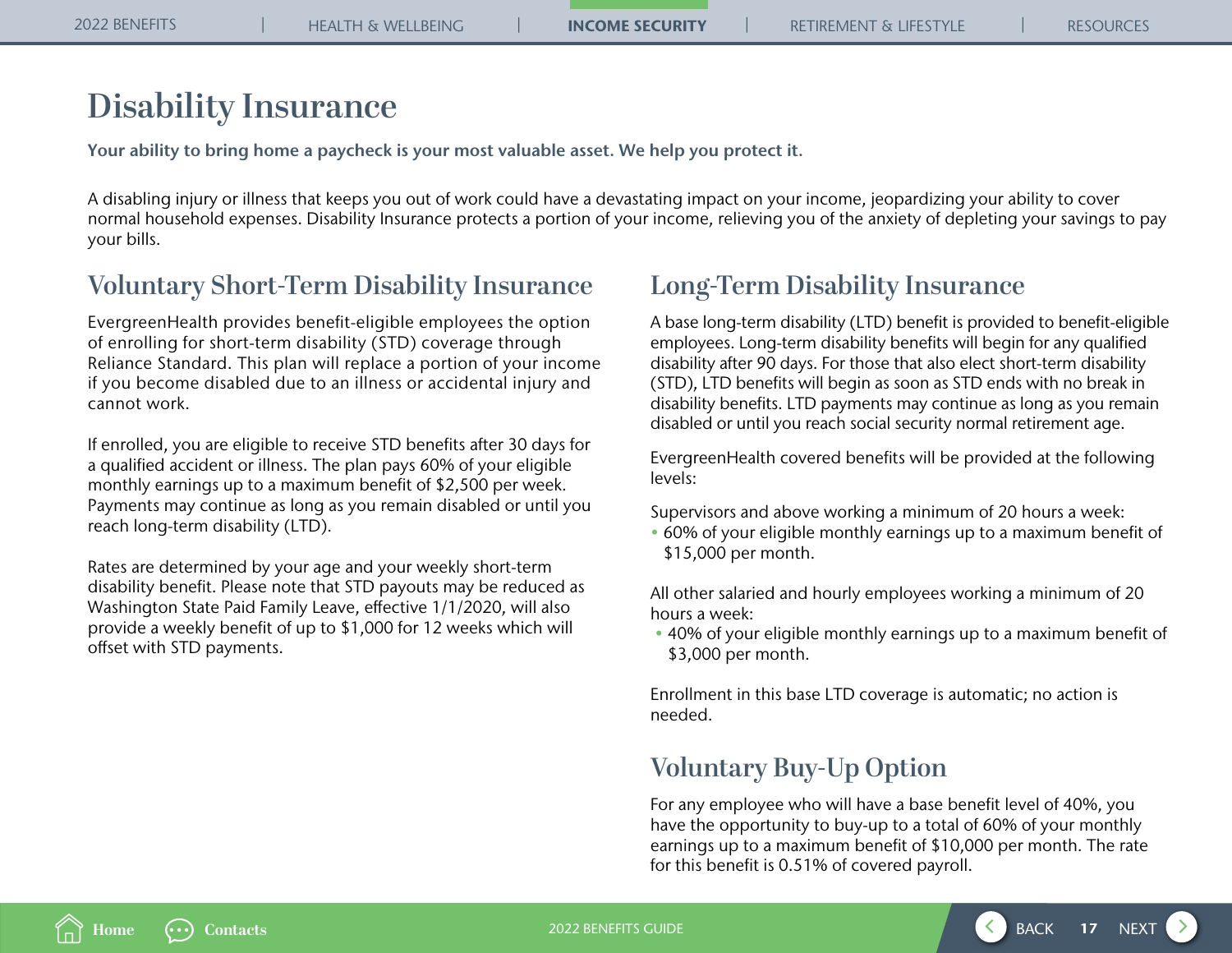# <span id="page-17-0"></span>**Retirement Plans**

Prepare for your future.

# **Deferred Compensation Plan: 457(b)**

EvergreenHealth offers a 457(b) Deferred Compensation Plan that is available to all full-time, part-time and per diem employees. Employees may defer up to 50% of their pre-tax compensation up to an amount pre-determined by the IRS (\$19,500 for 2021). Employees over age 50 have the opportunity to defer an additional amount up to an IRS limit (\$6,500 in 2021). EvergreenHealth encourages you to spread your contributions over the twenty-six (26) pay periods in order to maximize the employer 401(a) matching contributions.

# **Deferred Compensation Match: 401(a)**

This plan is available to all full-time and part-time employees designated to work at least 20 hours a week in a benefit-eligible status, upon completion of one year of continuous employment. Enrollment is the first of the quarter upon meeting the eligibility requirements. EvergreenHealth matches 50% of the first 8% of compensation that you defer (into the 457(b) plan), up to a total match of 4%. Employees hired into Supervisor and above classification, including physicians, prior to January 1, 2018 will receive an employer matching of 100% of the first 6% of compensation that you defer, up to a total match of 6%.

# **Retirement Plan: 401(a)**

EvergreenHealth contributes a percentage of compensation for all full-time and part-time employees designated to work at least 20 hours a week in a benefit-eligible status, upon completion of one year of continuous employment. Enrollment is the first of the quarter upon meeting the eligibility requirements. The contribution is based on years of service:

| <b>CONTRIBUTION SCHEDULE (DEPOSITED QUARTERLY)</b> |                      |  |  |  |
|----------------------------------------------------|----------------------|--|--|--|
| <b>Years of Service</b>                            | <b>Contributions</b> |  |  |  |
| $1 - 3$                                            | 1% of earnings       |  |  |  |
| 4+                                                 | 2% of earnings       |  |  |  |
| 5+                                                 | 3% of earnings       |  |  |  |
|                                                    | 4% of earnings       |  |  |  |

| <b>VESTING SCHEDULE</b> |                  |  |  |  |  |
|-------------------------|------------------|--|--|--|--|
| <b>Years of Service</b> | <b>Vesting %</b> |  |  |  |  |
| $0 - 1$                 | 0%               |  |  |  |  |
| $1 - 2$                 | 20%              |  |  |  |  |
| $2 - 3$                 | 40%              |  |  |  |  |
| $3 - 4$                 | 60%              |  |  |  |  |
| $4 - 5$                 | 80%              |  |  |  |  |
| $5+$                    | 100%             |  |  |  |  |

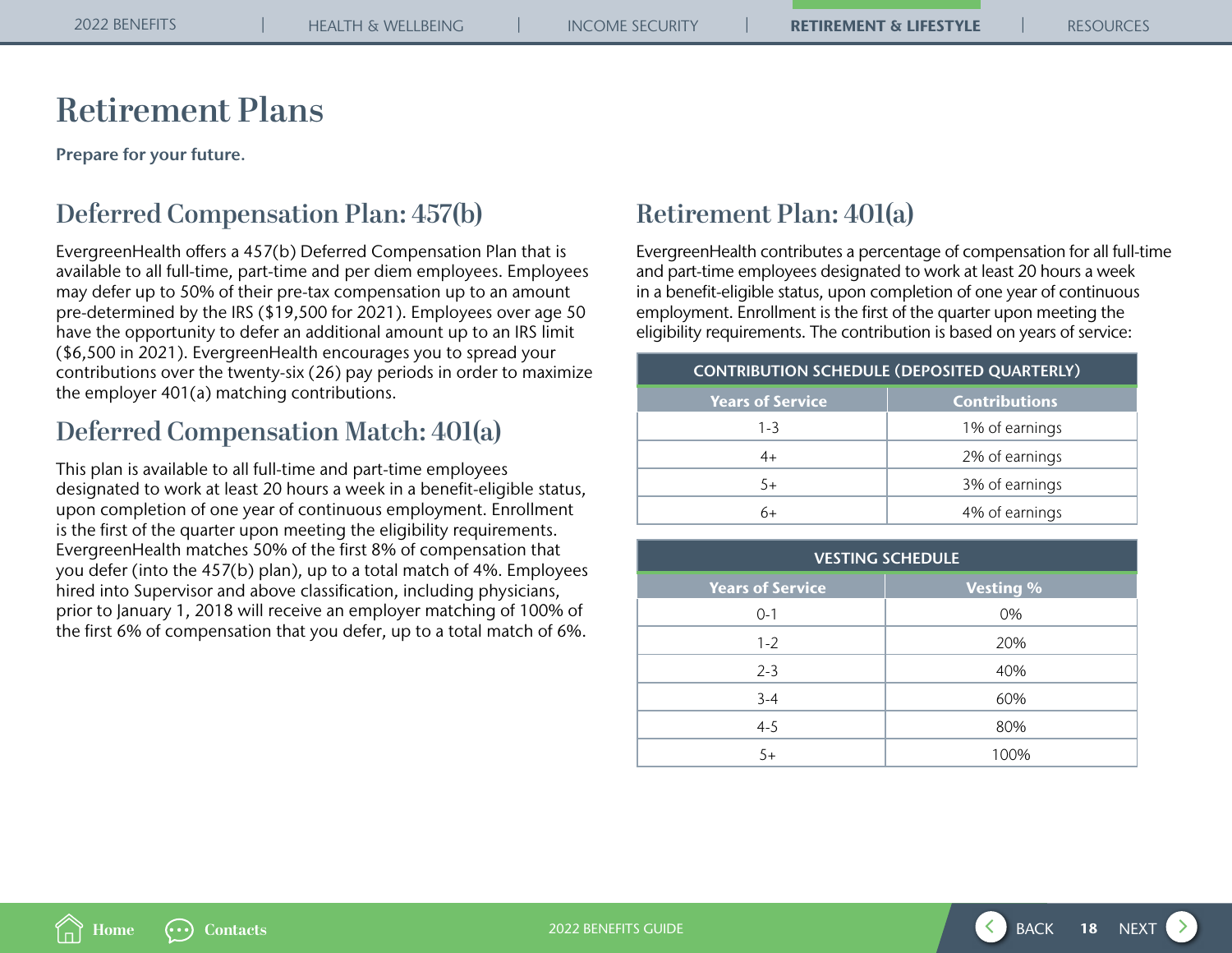# <span id="page-18-0"></span>**Additional Benefits**

# **Identity Theft Insurance**

Identity Theft Protection, through Norton LifeLock, delivers peace of mind. This proactive identity monitoring service sends alerts at the first signs of fraud and restores the misuse of personal information that puts your identity at risk; and is conveniently offered through payroll deductions. For more information, visit [www.nortonlifelock.com](http://www.nortonlifelock.com) or call 1-800-607-9174.

# **Legal Insurance**

LegalGUARD by LegalEASE: The LegalGUARD Plan is an unique and flexible insurance product, protecting employees against the high cost of legal fees. Members have access to a national network of attorneys with exceptional experience who are matched to meet specific legal needs. Members also get paid-in-full coverage on most legal matters, as well as personal guidance and coaching.

Participating attorneys assist with a wide range of legal matters, such as:

- Court Appearances
- Document Review and Preparation
- Debt Collection Defense
- Will Preparation
- Family Law
- Real Estate Matters

For more information visit **[www.legaleaseplan.com](http://www.legaleaseplan.com)** or call 1-800-562-2929.

# **Commuter Benefits**

Transit Pass for Commuters: All benefit-eligible employees may purchase an ORCA card for a discounted annual fee (paid via payroll deduction; sign up in Human Resources office). With the ORCA card, you can ride various public transportation systems, including buses and the Sounder train.

Other Commuter Benefits: Carpoolers, bikers, walkers, vanpoolers and motorcyclists may sign up for special transportation incentives in Human Resources.

# **Telemedicine**

98point6 is a new kind of on-demand health care which connects you with a physician via your smartphone—that means you can get diagnosis and treatment or simply consult on a health issue or question from anywhere. So whether you're on the go, home sick in bed or multi-tasking throughout your day, immediate care is available on your schedule.

Benefit-enrolled employees and their enrolled dependents ages 18 and older have unlimited access to 98point6 at low or no cost. Visits with 98point6 physicians are free for those on the PPO plan and only \$5 per visit for those with the Health Savings medical plan.

## 98point6 Physicians can:

- Answer any medical questions you have (no question is too small).
- Diagnose and treat acute and chronic illnesses.
- Help you better understand any health conditions, including, but not limited to diabetes, asthma, back problems and high blood pressure.
- Outline care options.
- Order any necessary prescriptions or lab tests at Visit [www.98point6.com](http://www.98point6.com).

# **EvergreenHealth Nurse Navigator and Healthline**

Illnesses and injuries don't always keep office hours and sometimes you need a professional opinion right away. You have access to free professional advice 24/7 with the EvergreenHealth Healthline at 1-425-899-3000. (You may also register for classes and receive physician referrals at this number.)

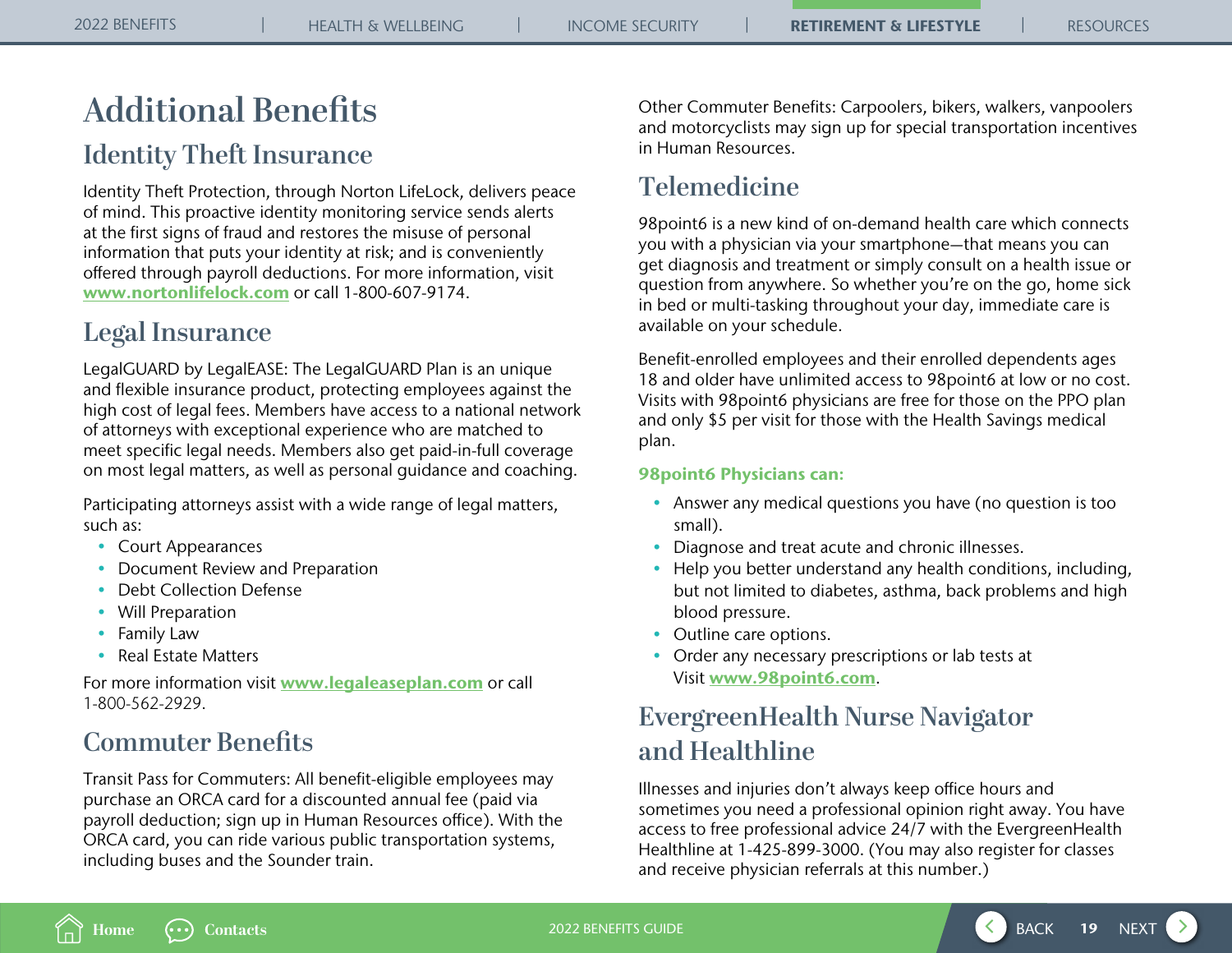# <span id="page-19-0"></span>**Contact Information**

| <b>BENEFIT</b>                              | <b>CONTACT</b>                                            | <b>PHONE NUMBER</b> | <b>WEBSITE</b>                                |
|---------------------------------------------|-----------------------------------------------------------|---------------------|-----------------------------------------------|
| Medical                                     | First Choice Health Network                               | 1-888-896-1115      | www.myfirstchoice.fchn.com                    |
| Prescription Drug                           | MedImpact                                                 | 1-844-513-6002      | www.medimpact.com                             |
| Dental                                      | Delta Dental of Washington                                | 1-800-554-1907      | www.deltadentalwa.com                         |
| Vision                                      | Vision Services Plan                                      | 1-800-877-7195      | www.vsp.com                                   |
| 24-Hour Health Resource                     | EvergreenHealth Healthline                                | 1-425-899-3000      |                                               |
| Pharmacy                                    | EvergreenHealth<br>Professional Center Pharmacy           | 1-425-899-2790      |                                               |
| <b>Health Savings Account</b>               | HealthEquity                                              | 1-866-346-5800      | www.healthequity.com                          |
| Flexible Spending Accounts                  | HealthEquity                                              | 1-866-346-5800      | www.healthequity.com                          |
| Life Insurance                              | Reliance Standard                                         | 1-800-351-7500      | www.rsli.com                                  |
| Voluntary STD/LTD<br>(or to report a leave) | Matrix / Reliance Standard                                | 1-888-445-4462      | www.MatrixAbsence.com                         |
| Hospital Indemnity Insurance                | Aflac                                                     | 1-800-433-3036      | www.aflacgroupinsurance.com                   |
| Identity Theft Insurance                    | NortonLifeLock                                            | 1-800-607-9174      | www.nortonlifelock.com                        |
| Legal Insurance                             | LegalEASE                                                 | 1-800-562-2929      | www.legaleaseplan.com                         |
| Employee Assistance Program                 | First Choice EAP                                          | 1-800-777-4114      | www.firstchoiceeap.com                        |
| <b>Retirement Plans</b>                     | <b>Fidelity Investments</b>                               | 1-800-343-0860      | www.fidelity.com/atwork                       |
|                                             | Alere Wellbeing                                           | 1-866-784-8454      | www.quitnow.net                               |
| <b>Smoking Cessation Program</b>            | or<br>EvergreenHealth Smoking<br><b>Cessation Program</b> | 1-425-899-3796      | www.evergreenhealth.com/<br>smoking-cessation |
| On-Demand Health Care                       | 98point6                                                  |                     | www.98point6.com                              |
| Long Term Care                              | Trustmark                                                 | 1-800-918-8877      | CustomerCare@trustmarkbenefits.com            |

*For any other inquiries, contact Human Resources at 1-425-899-2511.*